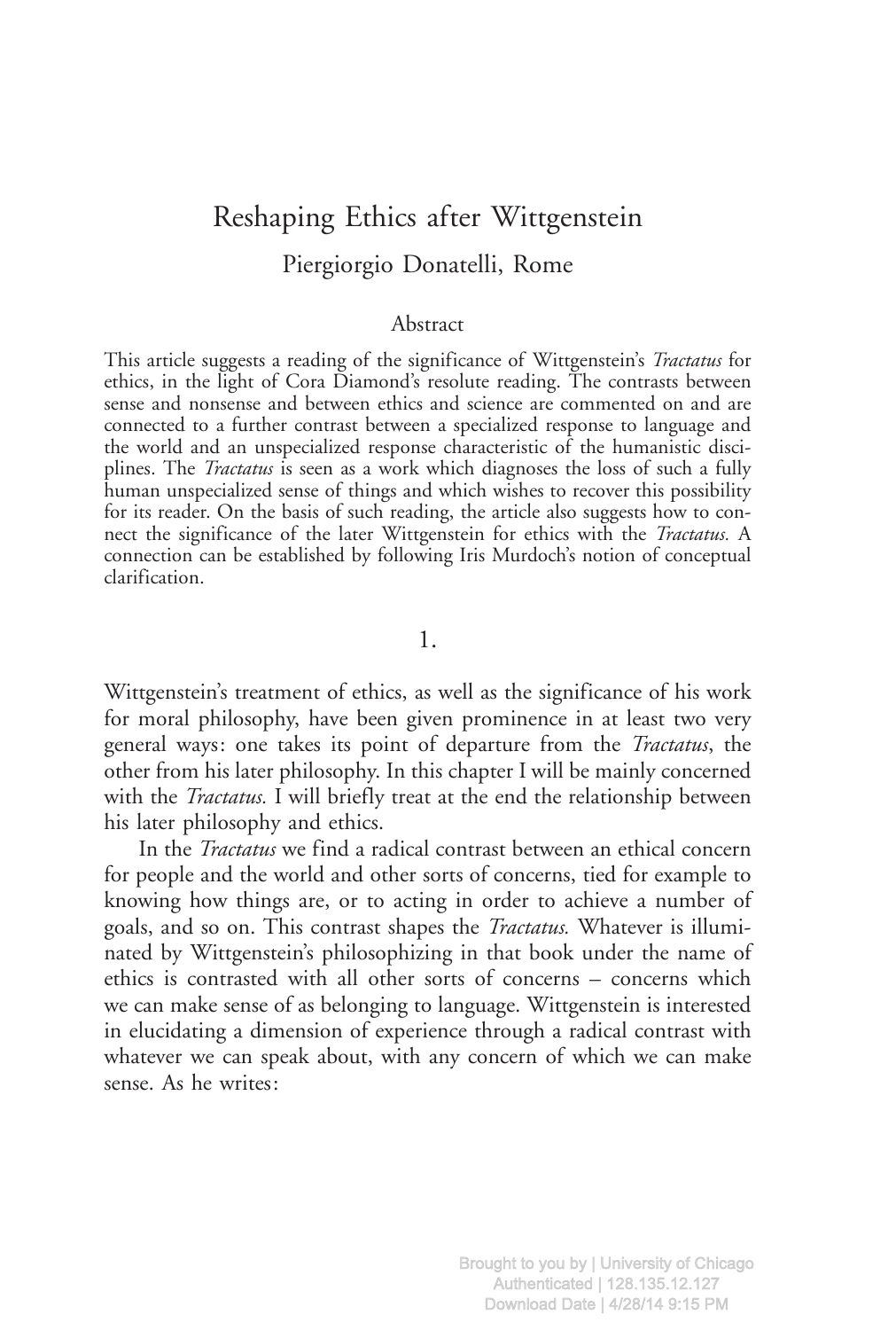[...] there can be no ethical propositions. Propositions cannot express anything higher. It is clear that ethics cannot be expressed.<sup>1</sup>

It is also significant that this dimension of experience is referred to under a number of various indications: ethics, aesthetics, religion, the higher, the meaning of life and death, the experience of finding life problematic, of seeing the world as a whole as happy or unhappy, among others. I will get back to this later.

We may read the elaboration of this dimension offered by the Tractatus in at least two ways. They are closely connected; they can be offered as two renditions of the same point, but it might be useful to distinguish them. (1) One way of elucidating this dimension is to work on what goes on in the sections on ethics, where Wittgenstein writes that there are no ethical propositions, and that wishing to say something ethical results in speaking nonsense. The whole book (what has gone on before and what goes on after the sections on ethics) is necessary in order to understand what Wittgenstein does in these sections. In order to get at the contrast between the world and value, between what is the case and the higher, between saying how things are and seeing that by having said how things are we have failed to touch what is most important; in order to get at this family of contrasts depicted in the last sections of the *Tractatus*, we need to understand the goal of the book as such, which is, as Wittgenstein writes in the Preface, to "draw a limit to thinking", a limit which

can […] only be drawn in language and what lies on the other side of the limit will be simply nonsense. $2$ 

Thus we need to get a sense of how the contrast between what we can say and what we cannot say is a very strange one, as there is no proper limit to be drawn, there aren't really two sides of the limit to be seen. The way Wittgenstein elaborates this point is crucial in order to understand the similar contrast between what we can say and the ethical.

(2) Another way of elaborating the place of ethics in the Tractatus is that of attending to another family of remarks, and especially to what Wittgenstein says when he writes to Ludwig von Ficker that the book as a whole has an ethical spirit<sup>3</sup>, to section  $6.54$ , where he writes that after having gone through the kind of work required by the book we see "the world rightly", and to what he writes at the end of the Preface

<sup>1</sup> TLP 1922: 6.42-6.421.

<sup>2</sup> TLP 1922: Preface; p. 4.

<sup>3</sup> CLF 1969: 35.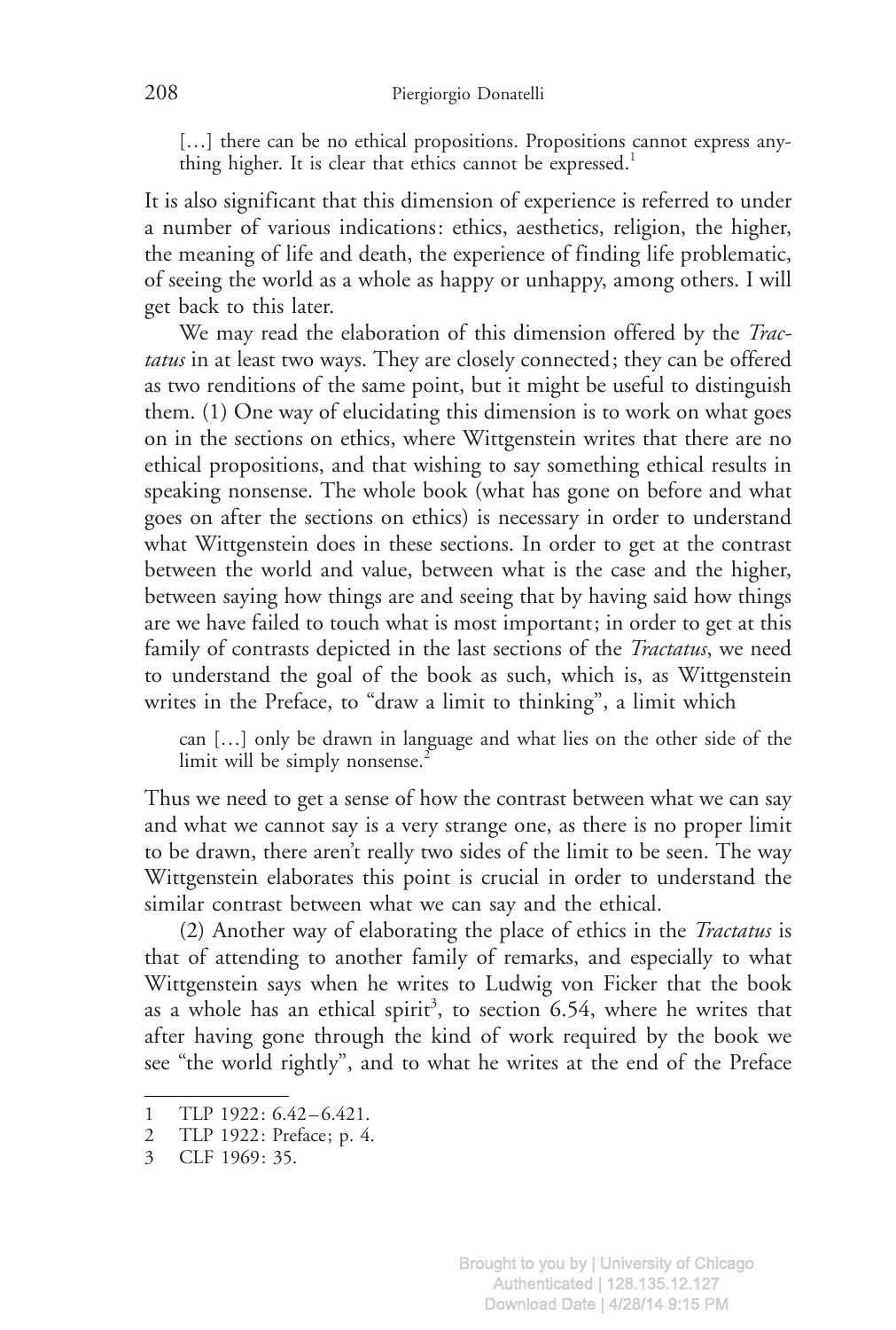where he introduces a dimension of problems which is treated in the book precisely by being left out:

I am, therefore, of the opinion that the problems have in essentials been finally solved. And if I am not mistaken in this, then the value of this work secondly consists in the fact that it shows how little has been done when these problems have been solved.<sup>4</sup>

We can work on the way in which the kind of progress that the book wishes us to achieve is tied to movements that belong to what Wittgenstein calls the ethical dimension. What the book wishes to do as a whole, philosophically, has ethical significance: this is another mode of entry into the issue of ethics in the Tractatus.

I am now going to say something about each of these lines of reading. The first line has been given a very rich treatment by Cora Diamond; and in his work James Conant has emphasized the importance of the second perspective. Their interpretations are now known as "resolute readings" of the *Tractatus* and they have given life to a very rich debate<sup>5</sup>. I am not going to comment on the previous readings which were given of the issue of ethics in the *Tractatus*. These can be roughly put under three headings: ineffability, positivist, and conflict readings. The first kind of reading understands ethics as a realm of values which may be reached only indirectly. It has been the most frequent elaboration of the issue. The second kind of reading understands ethics as an emotive matter. It was held by positivists like Rudolf Carnap in relation to the *Tractatus*. The third kind of reading regards the *Tractatus* as a scene of conflict between the importance that Wittgenstein gives to the realm of ethics and the obstacle posed by his theory of language and meaning which doesn't allow ethics to be expressed<sup>6</sup>. I will not show how these readings are inadequate and will work instead within the new interpretive perspective.

2.

Diamond has written very clearly about what to make of Wittgenstein's contrast between sense and nonsense, as this is put into contact with the contrast between the world and ethics. Conant has shown how understanding Wittgenstein's goal in the book, understanding him in order

<sup>4</sup> TLP 1922: Preface; p. 4.

<sup>5</sup> See Conant and Diamond 2010.

<sup>6</sup> See on this Donatelli 1998, ch. 2.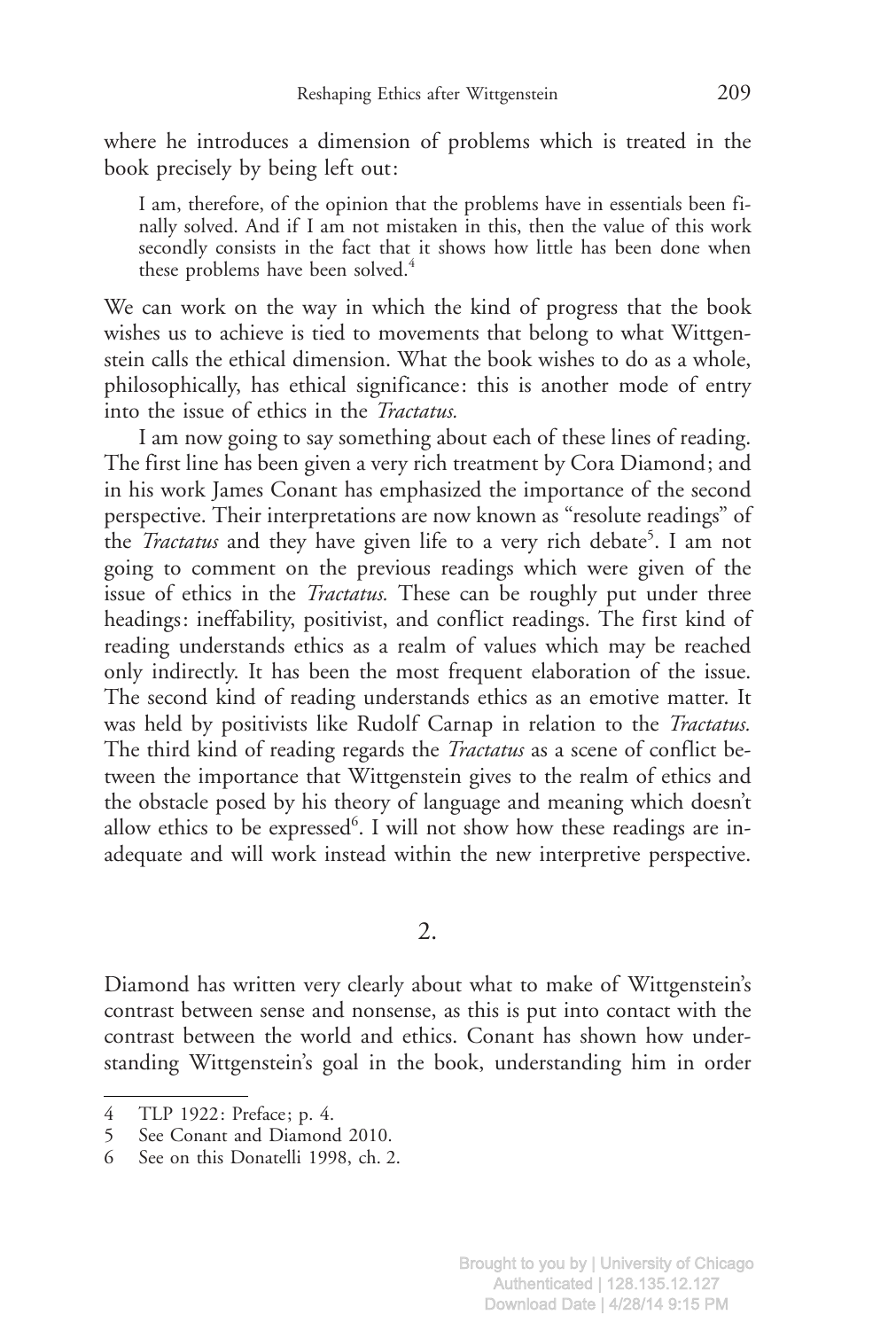to liberate ourselves from the impression that we are torn between the alternative doctrines expounded in the book, is connected to a kind of liberation which shows the character of ethics. According to the first perspective, Wittgenstein in the *Tractatus* is working out a way of expressing a sense of things, a way of responding to the world and to people, which requires the radical contrast between such ways of responding to the world and the way the world is captured when we speak about it. As Diamond writes:

If we are able to recognize that none of the gazillion speakable answers to questions will reach to our concern with the problems of life, that none of the speakable answers can be an answer to the questions we take ourselves to be putting, we should see ourselves as: rejecting all answers, rejecting anything that would be an answer to any question. If we could have, as it were, all answers, we should still not have the answer to the questions we took ourselves to be putting. Here our understanding of ourselves can reach a further point: that the purported questions are not questions at all.<sup>7</sup>

This is a way of marking the character of the problems of life: that is, by establishing a radical contrast with anything that is a problem. So there is a way of interrogating ourselves about the sense of the world, its beauty and goodness, the character of which can be elucidated by showing that any example of what is a problem for us, any example of what we can make sense as a problem about the world leaves our problems untouched ("We feel that even if all possible scientific questions be answered, the problems of life have still not been touched at all. Of course there is no question left, and just this is the answer"; TLP 1922: 6.52). Wittgenstein uses this method in order to elucidate a certain kind of concern for the world, as he does later in the Lecture on Ethics where similarly the sense of the world as an absolutely marvelous and trustworthy place is marked by our refusing to accept the expressions that we want to use as capable of expressing what we want to say. As Wittgenstein writes:

all I have said is […] that we cannot express what we want to express and that all we say about the absolute miraculous remains nonsense.<sup>8</sup>

Any way of saying what we experience fails to express it and such radical failure is the character of the experience here.

The second perspective has to do with the personal transformation involved in the process of working one's way through the book. The Trac-

<sup>7</sup> Diamond 2011: 243.

<sup>8</sup> LE 1993: 44.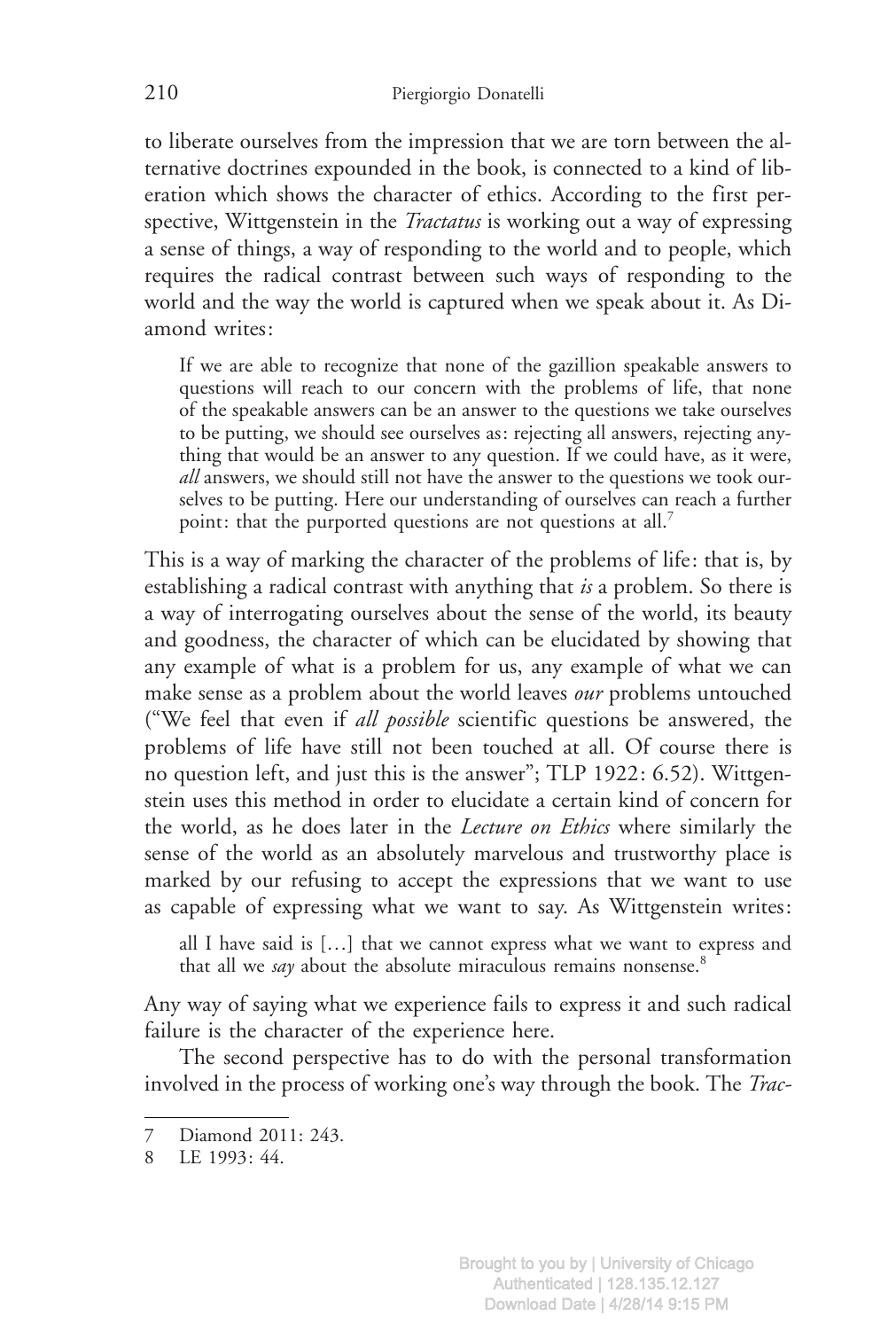tatus has an ethical spirit in that it teaches us how to transform our involvement with words. For example, to go back to Diamond's passage, in realizing that that there are no questions we transform our desire to say certain things, we get clear about our own desires, our own affective involvement with words: To borrow from Wittgenstein's "Philosophy":

As I often said, philosophy does not lead me to any renunciation, since I do not abstain from saying something, but rather abandon a certain combination of words as senseless. In another sense, however, philosophy requires a resignation, but one of feeling and not of intellect. And maybe that is what makes it so difficult for many. It can be difficult not to use an expression, just as it is difficult to hold back tears, or an outburst of anger".<sup>9</sup>

Philosophy, in Wittgenstein's view, is an example of such an activity of clarification and self clarification, and we may understand its connection to ethics if we see that Wittgenstein in the Tractatus (and later) did not want to teach doctrines but to teach how to transform ourselves. As Rush Rhees reports Wittgenstein saying a few years later:

I don't try to make you *believe* something you *don't* believe, but to make you  $do$  something you won't do.<sup>10</sup>

The two perspectives I distinguished are connected. As I have just suggested, the very quotation from Diamond shows this: the expression of an ethical concern for the world comes as the realization of the persistence of a desire which faces such a radical failure to be expressed. So the two moments are connected in this way: being able to express a sense of the world as marvelous, as in the *Lecture on Ethics*, comes with not taking ourselves to be *saying* something, e.g., to be giving some kind of information about something, and this is an example of having clarified our desires towards language, having conducted the activity of clarification which the Tractatus aims to encourage the reader to pursue.

I want to elaborate a bit more on this connection. The Tractatus represents a scene in which we are lost, we have lost contact with ourselves and the world. Language is a place where we move like strangers: we vocalize words with the impression of meaning something (as in the example 'Socrates is identical' in 5.4733), of talking about problems that matter to us, whereas we are not doing anything of this sort. As he writes:

<sup>9</sup> PH 1993: 161.

<sup>10</sup> Rhees 1970: 43.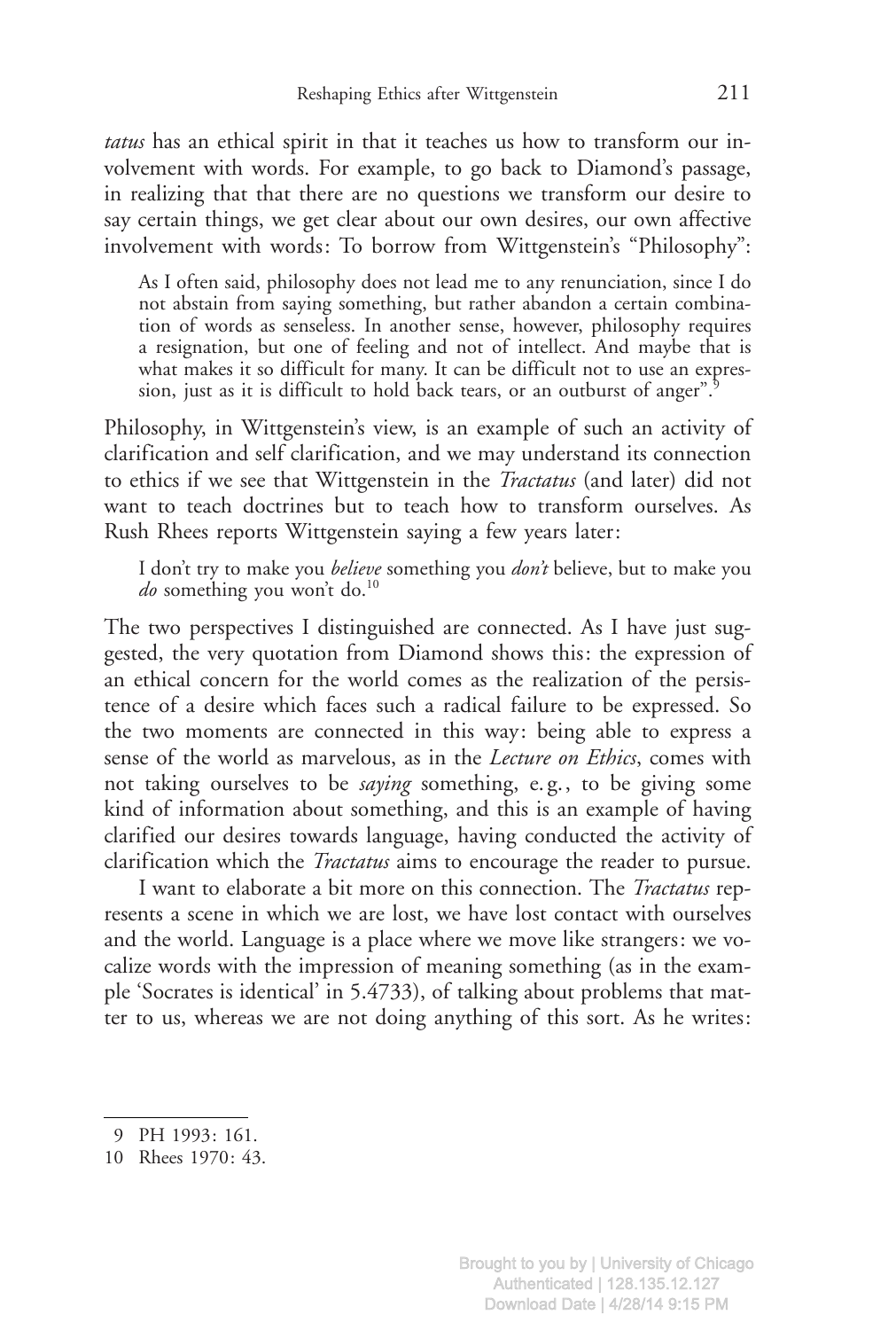It is not to be wondered at that the deepest problems are really no problems.<sup>11</sup>

They are not problems but we take them to be. Our contact with language is confused (the confusions of which the whole of philosophy is full, as he writes in 3.324) but we are not aware of this state of confusion. The *Tractatus* aims to bringing us back to our language, to our capacity to express ourselves and to be in contact with the world again. Philosophy is conceived as such an activity, as he writes in 4.112 ("The result of philosophy is not a number of 'philosophical propositions', but to make propositions clear"): it is a way of leading us back to the world and language. It is this sort of activity which results in our being able to go on speaking and responding to the world, in the liberation from the condition of being imprisoned in our own way of expressing ourselves, from a condition of being blocked.

This journey which Wittgenstein describes in the *Tractatus* (but it is really many sorts of different journeys done each time and not once and for all) has an ethical significance. This is Wittgenstein's point in the letter to von Ficker. This is how Conant comments on this:

even though Wittgenstein, in one sense, 'has no ethics' (if 'ethics' names a branch of philosophy with its own proprietary subject matter), in another sense, his thinking and writing – on every page of his work – takes place under the pressure of an ethical demand. Any writing answerable to Wittgenstein's conception of the nature of the difficulty of philosophy – of what it means to acknowledge a philosophical difficulty to be the kind of difficulty it is – necessarily has  $e^{i\hat{n}}$  Ethischer Sinn.<sup>12</sup>

Ethics is connected here to this kind of demand for self clarification, a demand for *integrity* we might say. But we may see how this philosophic and ethical pressure is also tied to what Wittgenstein does at the end of the Tractatus, and later in the Lecture on Ethics, when he writes about ethics as a certain kind of involvement with the world, about the world as a certain kind of place for us: the world of the happy and the unhappy. Of course I don't mean to say that we can understand the last sections separately from what has gone on before. We need to agree with Conant when he writes that

[...] what is ethical in it can come into view only by coming into view as an internal aspect of the whole of the work  $[...]$ .<sup>13</sup>

<sup>11</sup> TLP 1922: 4.003.

<sup>12</sup> Conant 2002a: 90.

<sup>13</sup> Conant 2005: 72.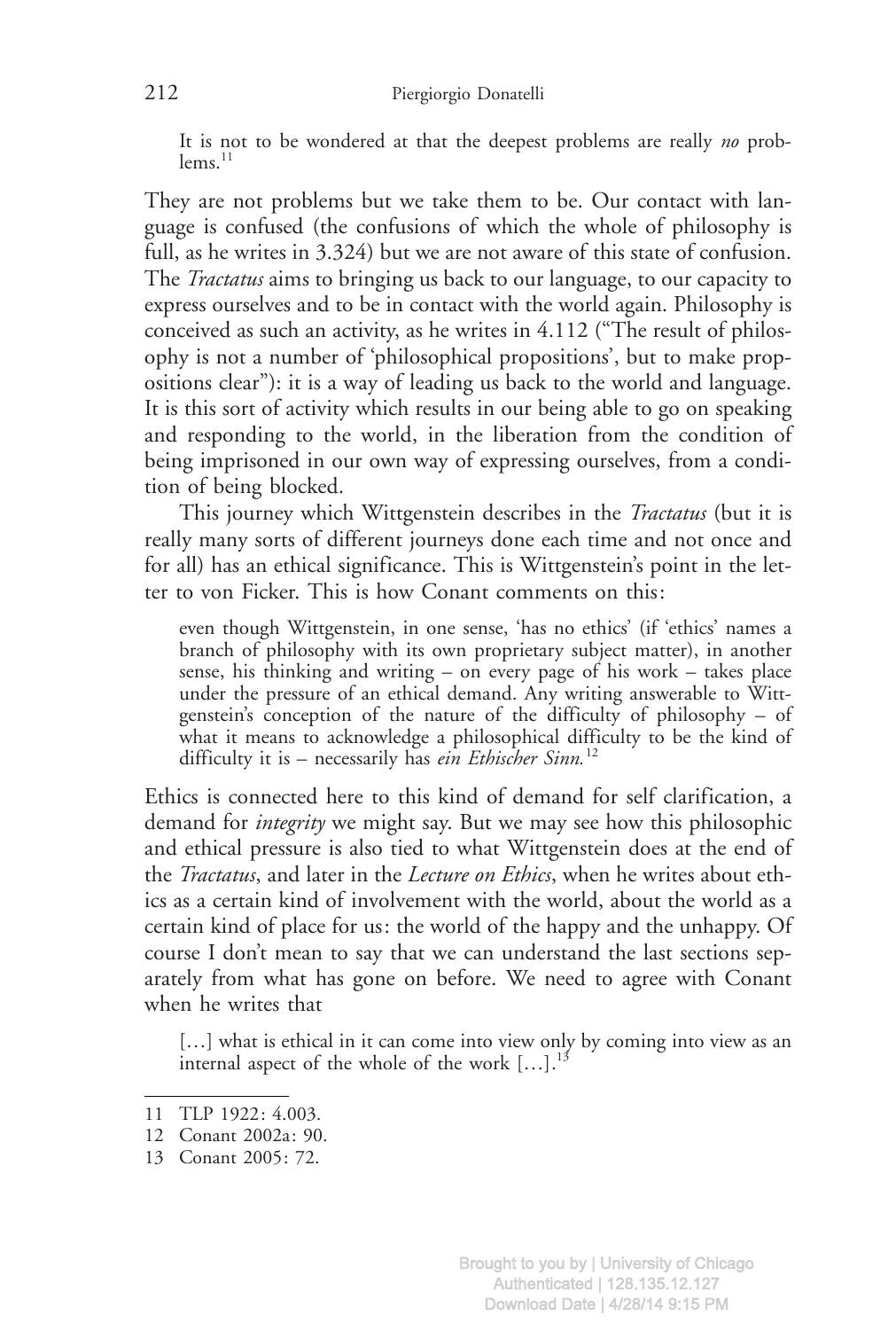My way of reading the connection between the two perspectives is the following: the world as lost and regained, the world that we are under the impression of having lost, that we feel as a foreign place, as a scene of confusion, and the world that we have regained, the world seen under the pressure of this desire and which undergoes this sort of dialectic, is the sort of world which Wittgenstein describes as coming into view in our ethical experience, the world of the happy and the unhappy. The sense of beauty, of happiness, of being in the grace of God, and we should add the examples Wittgenstein offers in the Lecture on Ethics, this sense of the world and life is how the world and life look to us in the process described in the *Tractatus* as the philosophical journey from confusion to clarity. The Tractatus leads us on a journey in which we go through a crisis signaled by a sense of estrangement from our language, but then it aims to bring us back to the world, the world which, in the light of this process, comes to look special and unique, as the only world there is, as beautiful in the absolute sense. This is how I see the connection between these two ways of approaching the issue of the *Tractatus* and ethics.

## 3.

I want to suggest now another way of making the connection between the two perspectives. I find it very significant that, in elaborating this notion of absolute value in the Tractatus and in the Lecture on Ethics, Wittgenstein makes use of examples of a variety of spheres of experience, such as the ethical, the aesthetic and the religious. This fact sheds its own peculiar light on a consideration that belongs to the understanding of ethics that I have suggested so far, that is, there is no specific department to which Wittgenstein ties the sphere of value. Diamond has commented on this ubiquitous notion of ethics and has connected it to the place of logic in the *Tractatus*. She has done this in various places. One such place is her comment on *Tractatus* 6.421: "Ethics is transcendental". Wittgenstein also writes in 6.13 that "logic is transcendental". Diamond comments as follows:

What 'transcendental' means in the *Tractatus* is that the 'sign' for whatever is called transcendental is the general form of a proposition, not some particular proposition or set of propositions that says something in particular. […]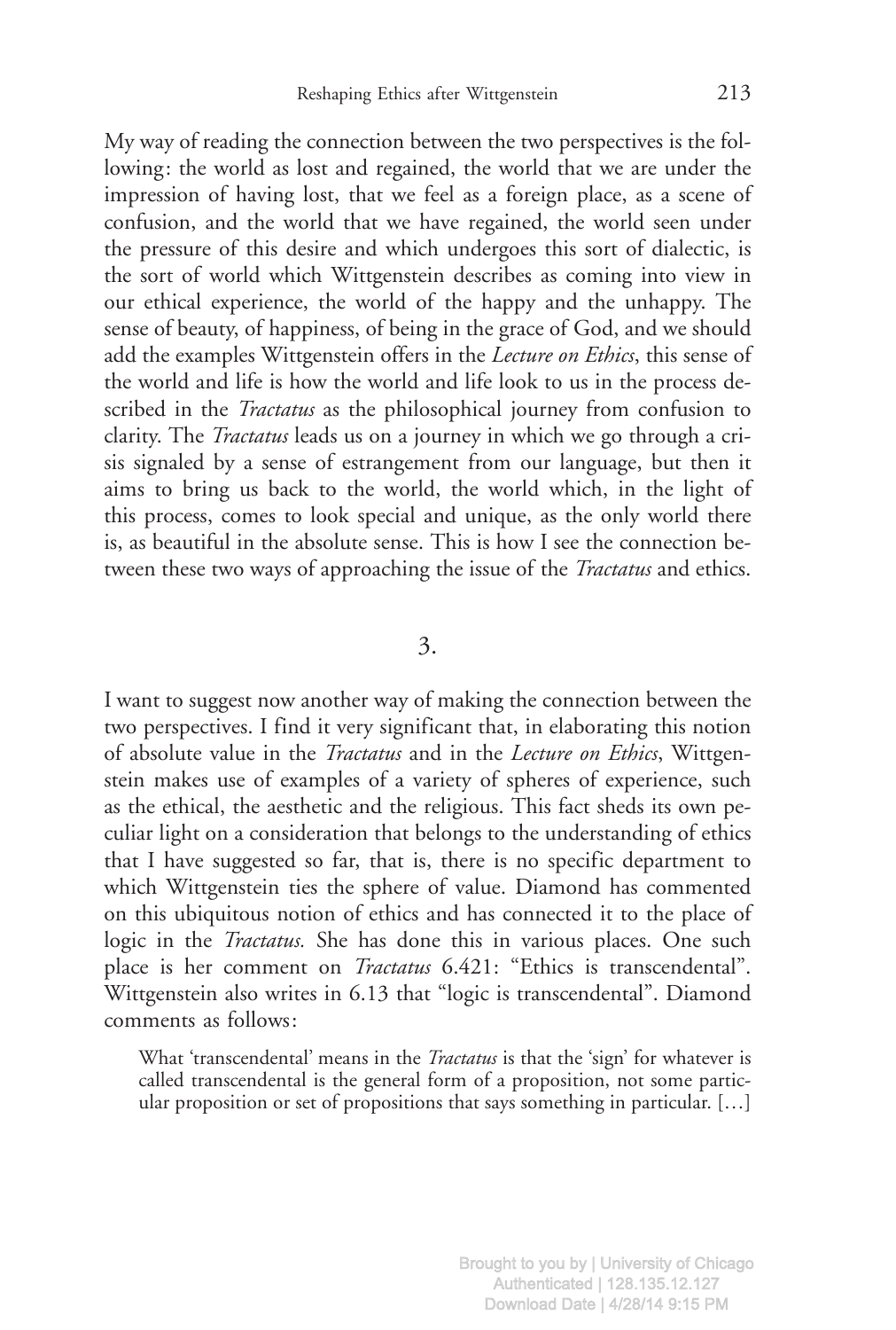There – in the general form of a proposition – you can see that logic and ethics are not spheres in which we express ourselves by means of signs.<sup>14</sup>

And elsewhere she writes:

The comparison Wittgenstein makes between logic and ethics, in speaking of both as 'transcendental' […] has at its heart a contrast: between propositions with a specific subject matter, and logic/ethics, 'symbolized', as it were, by the variable for every particular thing we might say, a variable none of whose values is a proposition with logical or ethical subject matter. There is not, on this view, a 'moral vocabulary', a vocabulary through which we mean moral things. If one wanted to give sense to 'moral vocabulary' one might mean: vocabulary we use in saying things that might have applications in moral life, but that excludes no words.<sup>15</sup>

The point here, which Diamond develops in many places also as an independent point about moral philosophy, is that ethics is a sphere which we do not sort out by subject matter but by use.

I want to develop the point about the lack of a subject matter in a somewhat different direction, though one which is related to Diamond's point. In referring to ethics and to the other spheres of experience such as aesthetics, religion and so on, Wittgenstein is interested in drawing our attention to an undepartmentalized sense of things and life, a sense of things and life which does not arise from a certain technical problem, or from an ethical, political or religious problem, in the sense in which these, in some doctrines or vocabulary, are given as departments of experience. It might be helpful – this is my suggestion – to think of such a sense of things as a human sense, tied to the interest for things cultivated by the humanities. I sketch a few reasons for wanting to do this. First we need to consider the appeal that the *Tractatus* makes to the reader<sup>16</sup>. Wittgenstein does not appeal to someone who believes in certain doctrines concerning logic, ethics, religion. The book presupposes a certain knowledge about philosophic theories and it also addresses a certain philosophic form that the "problems of life" take, but what he wants to do with the reader cannot be pursued from the perspective of the theories that are dis-

<sup>14</sup> Diamond 2000: 168.

<sup>15</sup> Diamond 1996: 252 – 253.

<sup>16</sup> Conant has made it familiar to us that the understanding of the philosophy contained in the *Tractatus* requires that we make sense of the fact that the book makes reference to the author who addresses the reader on how to read the book. As Wittgenstein writes: "My propositions are elucidatory in this way: he who understands me finally recognizes them as senseless, when he has climbed out through them, on them, over them" (TLP 1922: 6.54). See Conant 2002b.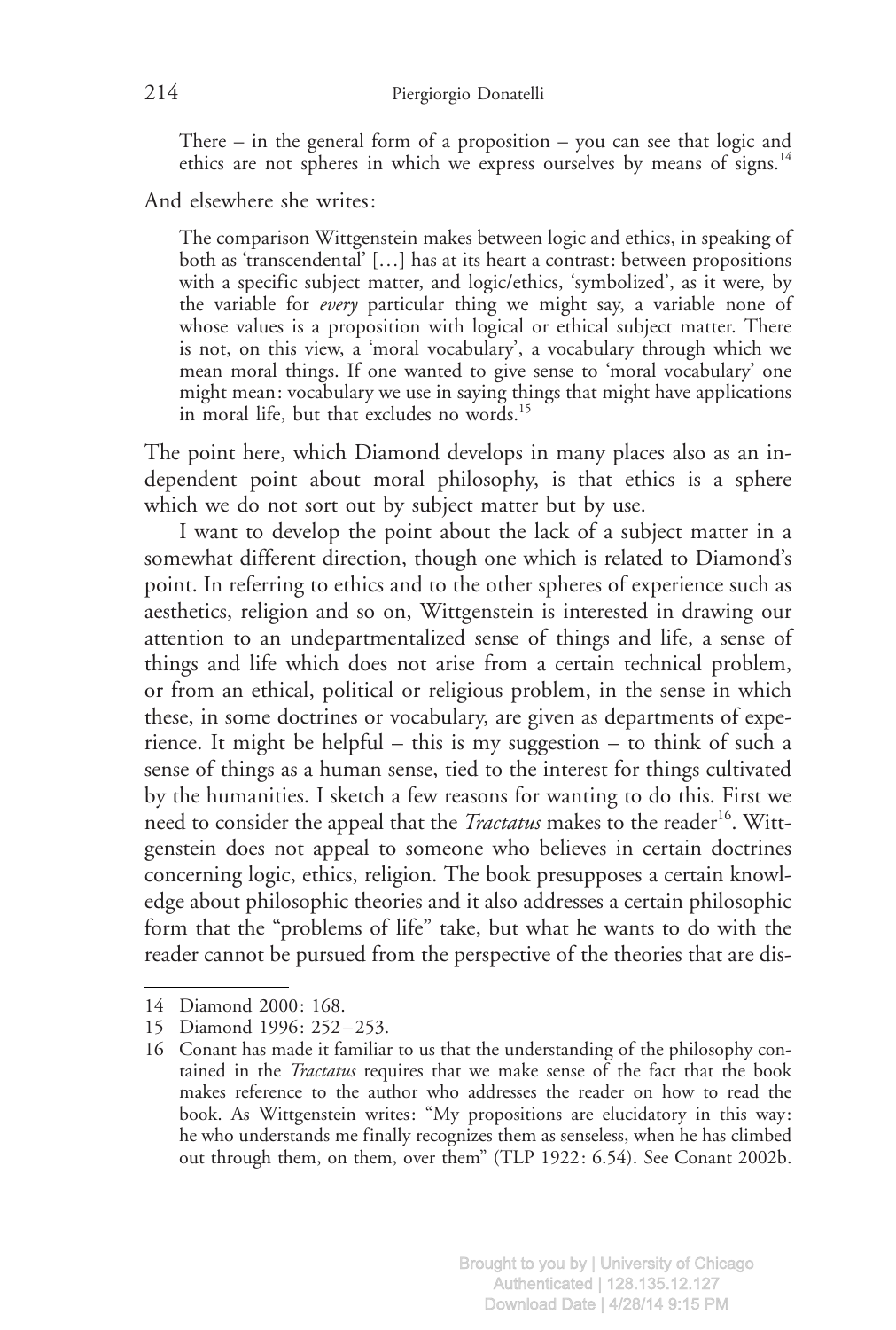cussed in the book. The book appeals to someone who shares a human sense of language and of the depth of things. It is from the perspective of such a human sense of language and experience that what is discussed in the book as philosophy is recognized as a certain form of desire which has brought us to a dead end which needs to be overcome (as he writes in 6.54: "Er muss diese Sätze überwinden").

We might see this also by commenting on the experience of reading. Wittgenstein works on the experience of reading. He appeals to the humanistic capacity of reading: a capacity of going through philosophic arguments with a certain human experience, an experience which the reader may bring in connection with the book, given an undepartmentalized sense of reading, of what goes on in reading, in the fact that words are the words written by someone, by some human being speaking to us, and that in such a way they can work for us in ways which are different from those of communicating information in specialized ways. This is crucial in order to understand 6.54: "he who understands me finally recognizes them as senseless". Understanding the author is understanding the words as the words written by someone who is speaking to us. This requires a quality of the writing and a quality of reading which belongs to what we find in imaginative literature and in the literature where there is a personality speaking in the text. If we take seriously section 6.54 and elaborate a resolute approach we also get to the importance of the experience of reading as a kind of experience afforded by a "humanistic" (in the sense which contrasts this with "departmentalized") sense of the importance of what is communicated, of what words can do, of the kind of transformation they can effect. This may be taken as a further development of the idea that the book is ethical in the way in which it effects a personal transformation: I am saying now that this is connected to a capacity to respond to what is said, to what is written, which belongs with a humanistic understanding of imaginative literature.

Bernard Williams in the last part of his life encounters these issues and he writes that philosophy

will not speak to our concerns unless its sounds right, unless the manner of the work itself expresses what the writer feels is living or alternatively derivative and phony, and that is likely to be an imaginative achievement. A failure to achieve what is required – required by the traditional aims of philosophy itself – may well show itself in failings which attract the kinds of criti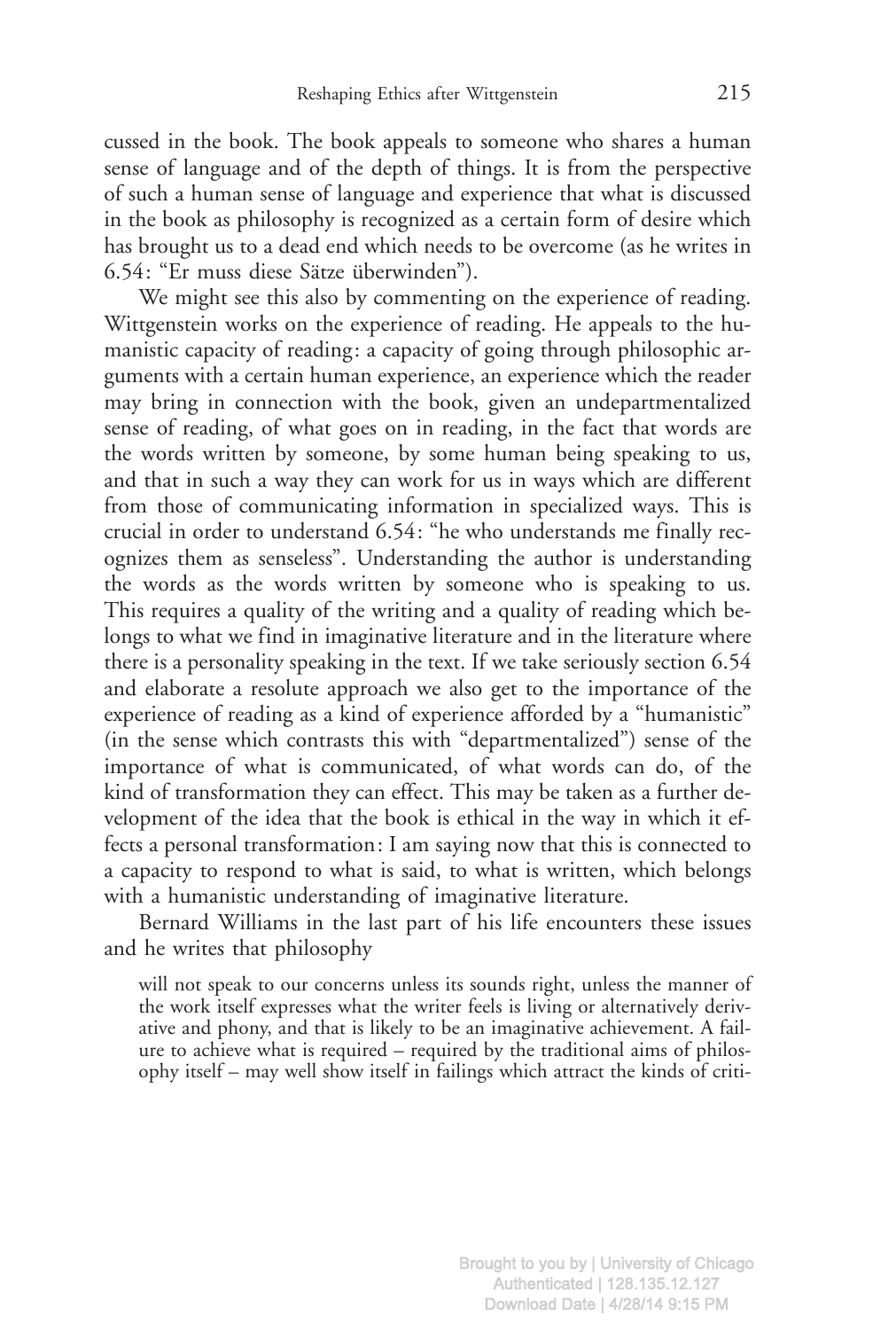cisms applicable to imaginative literature, not only those familiar from the standard range of philosophical criticisms.<sup>17</sup>

I have suggested that the understanding of the *Tractatus* requires such sort of imaginative achievement which belongs to the humanistic notion of language.

This is also tied to Diamond's point about ethics lacking a content: as she writes,

'ethics' is not a term for a subject matter alongside other subjects.<sup>18</sup>

We may connect this point to what I have called a humanistic notion of a human sense of life and of experience, a sense of life which is not nourished by a given department of interest for things – political, religious, scientific – but from a undepartmentalized human sense of life. As I said, Wittgenstein's examples in the *Tractatus* and later in the Lecture point in this direction. They are examples which wish to disintegrate the impression that the ethical dimension is a given sphere alongside others. Wittgenstein's contrast in the *Tractatus* therefore is one between ethics in the way in which the *Tractatus* elucidates this dimension and *any* departmentalized view of things.

4.

In this light we should also rethink the contrast with science. Wittgenstein holds that the space of science is the space of what we can say (TLP 1922: 4.11: "The totality of true propositions is the total natural science (or the totality of the natural sciences)"; TLP 1922: 6.53: "The right method of philosophy would be this. To say nothing except what can be said, *i.e.* the propositions of natural science, *i.e.* something that has nothing to do with philosophy […]"). But science can also be taken as a given stock of talks along with others. Science in the Tractatus is both the picture for what can be said and also of a given stock of such talks. Let me explain.

In 6.53 science is the picture for whatever "can be said", in the same way as in 4.111, where he writes: "Philosophy is not one of the natural sciences"; and in 6.52: "We feel that even if *all possible* scientific questions be answered, the problems of life have still not been touched at all". Also

<sup>17</sup> Williams 2006: 212.

<sup>18</sup> Diamond 1996: 252.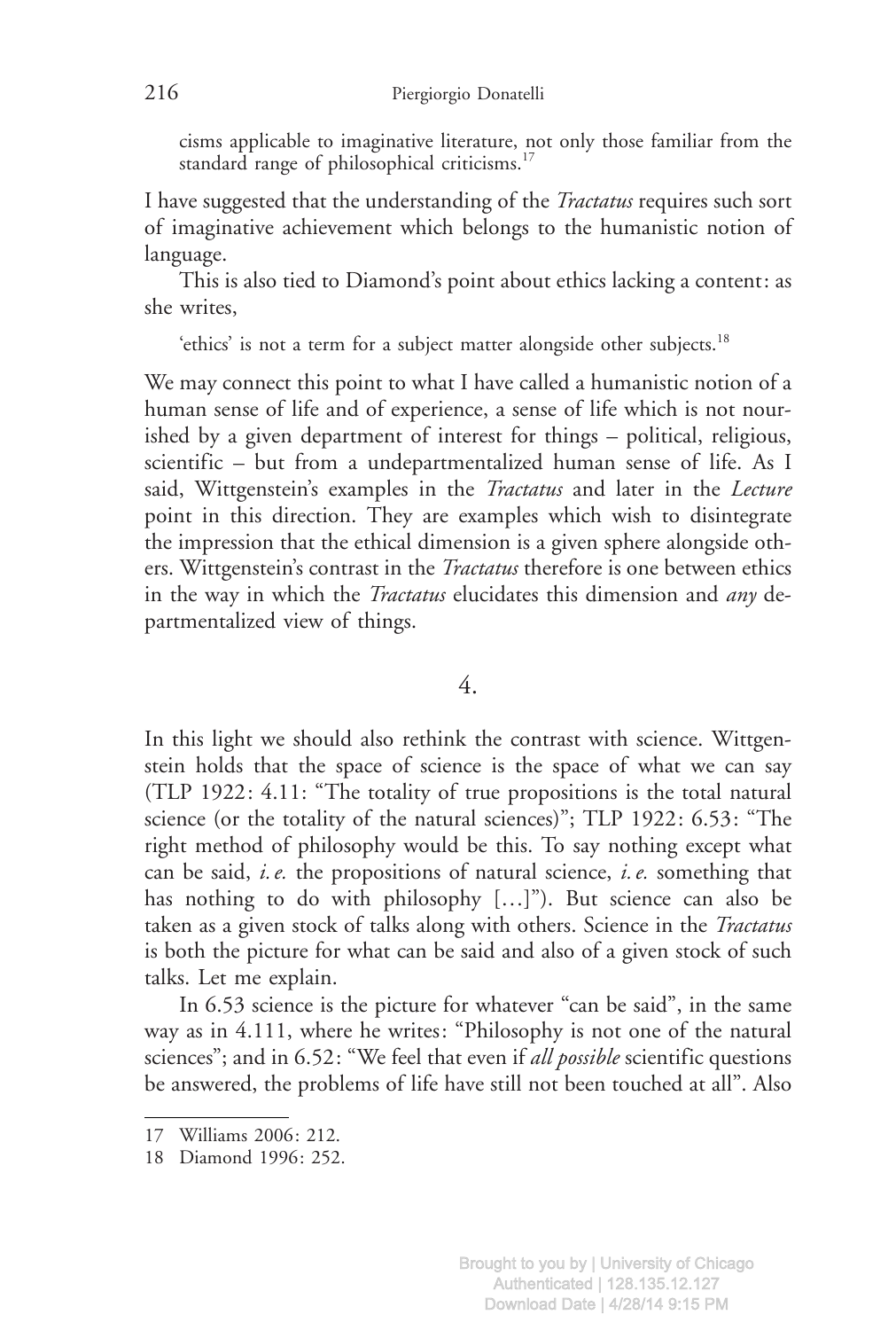in 4.113 – 4.114 he writes: "Philosophy limits the disputable sphere of natural science"; "It should limit the thinkable and thereby the unthinkable". In such places he establishes a contrast between science and philosophy, between the problems of science and the problems of life, which is the contrast between what can be said, what can be spoken about, and another sort of activity with words. The questions which science discusses, and from which it arrives at the body of scientific truths, stand here for whatever can be said, for the sphere of language and the world. So the picture of science is one way by which Wittgenstein facilitates his doing something that he is also doing (for example in the sections on solipsism) when he uses the picture of the world as a whole in order to suggest that there is something outside the whole of what can be said, of what is the case. The picture of the world as limited, which is a picture that he wishes us to be able to discard at the end as one of the rungs of the ladder, is intended to suggest that there is something left out. This is also the spirit in which he writes in 6.41 that "The sense of the world must lie outside the world". Science is taken along with such pictures as the world as a whole, "all happening and being-so" (TLP 1922: 6.41), the picture of language as "the totality of propositions" (TLP 1922: 4.001), which are used in order to suggest that there is something outside the totalities mentioned, which has no place of its own to stand, and to encourage in such a way the kind of dialectic of self disintegration indicated in 6.54.

But Wittgenstein is also doing another kind of elucidatory work in the Tractatus. The distinction I am introducing has also been remarked on recently by Diamond.<sup>19</sup> Wittgenstein writes in 6.53:

The right method of philosophy would be this: To say nothing except what can be said, i.e. the propositions of natural science, i.e. something that has nothing to do with philosophy: and then always, when someone else wished to say something metaphysical, to demonstrate to him that he had given no meaning to certain signs in his propositions. This method would be unsatisfying to the other – he would not have the feeling that we were teaching him philosophy – but it would be the only strictly correct method.

Proposition 6.53 presents two distinct methods: the "correct" method refers to the mere saying what can be said. The second method – "and then always, when someone else wished to say something metaphysical, to demonstrate to him that he had given no meaning to certain signs in his propositions" – refers to the use of techniques of clarification with

<sup>19</sup> See Diamond 2011.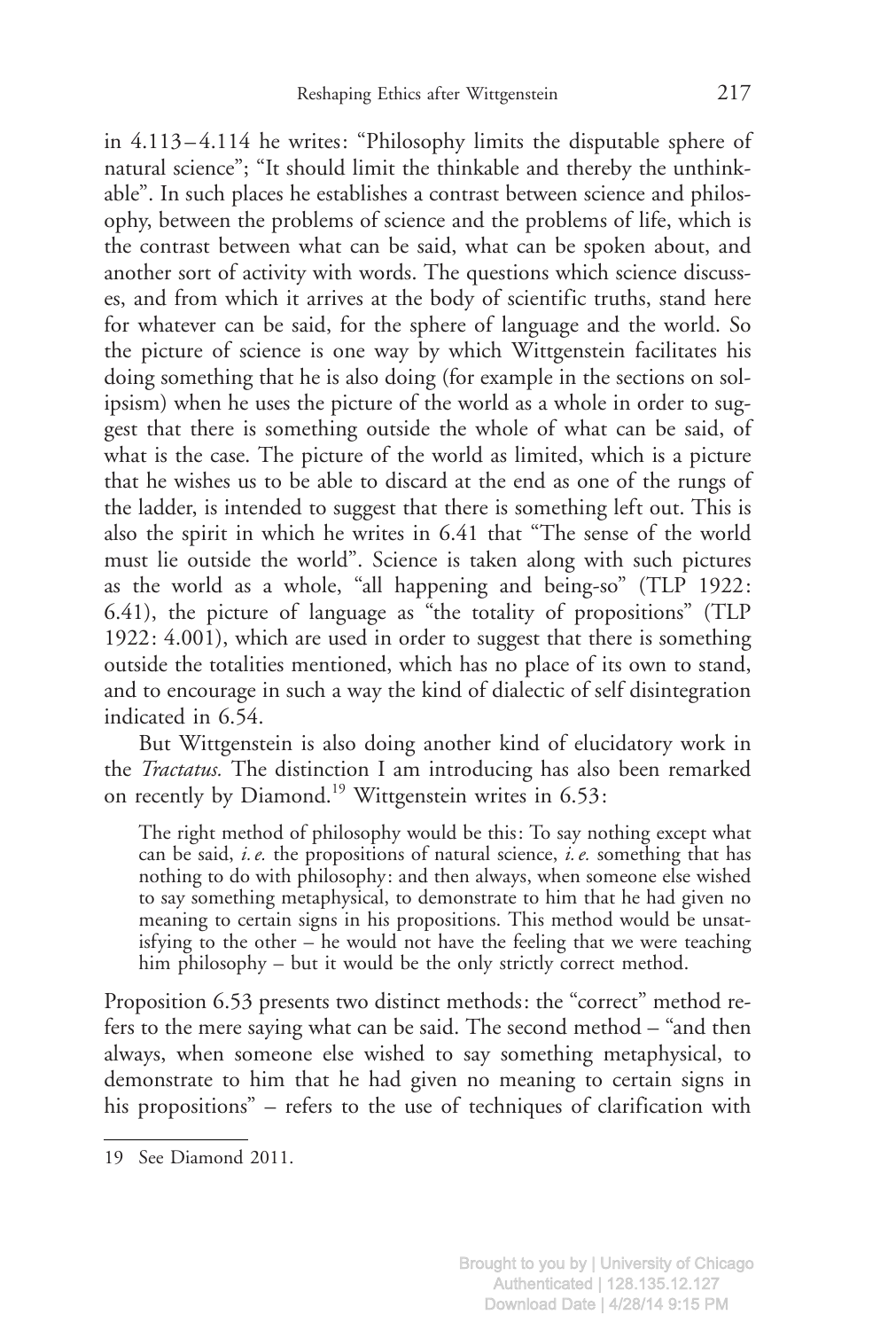which we erode what appears to us as a linguistic intention directed to a certain string of signs, in the manner shown for example in proposition 5.4733 ("'Socrates is identical' says nothing, because we have given no meaning to the word 'identical' as *adjective*"). These two methods should be distinguished from a third method, the one employed by the Tractatus when it wishes to follow our philosophical desire and encourages it to proceed with the formulations of various doctrines up to the moment in which we are willing to throw them away, like the ladder which has played its role. With this third method the Tractatus approaches a metaphysical desire by working on it from the inside, by imagining what it means to feel the desire, for example, to say something about the totality of propositions, the world as a whole, the self as a metaphysical counterpart of the world, and so on, up to the moment in which such a desire and the various doctrines to which it has led disintegrate.

What I want to suggest is that the notion of science as the reign of the thinkable is a picture functional to the third method, to this kind of dialectic. But the notion of science has a role in the first method as well. According to this method, speaking meaningfully as such has a philosophical function. It has one by showing that what we have said is not what we wanted to say. So examples of scientific discourses can be offered as a response to a certain kind of question, and by doing this we show that this is not what we wanted; offering them as a response shows how they miss altogether the point of our concerns. I want to add now that any talk of this kind, not just scientific discourse, but any talk which is guided by its subject matter, is not want we want. Such talk could be sorted out for example as ethical, religious, political, and so on. In the conversations with Waismann, Wittgenstein says that in thinking of value he would refuse anything which would be an explanation, or a theory of it.<sup>20</sup> This remark is helpful in order to understand what goes on in the Tractatus as well. In wanting to elucidate the kind of response to life that he feels is so significant, on the one hand he works on the contrast between such a response to life and anything that can be spoken about: the picture of the totality of propositions is of help in order to show that an ethical sense of life is not included here. But on the other he suggests another sort of work, the work of showing that any specific kind of talk which we can make sense of (a talk that has a content of its own) shows that our concern is left unexpressed.

20 FWN 1965: 12 – 16.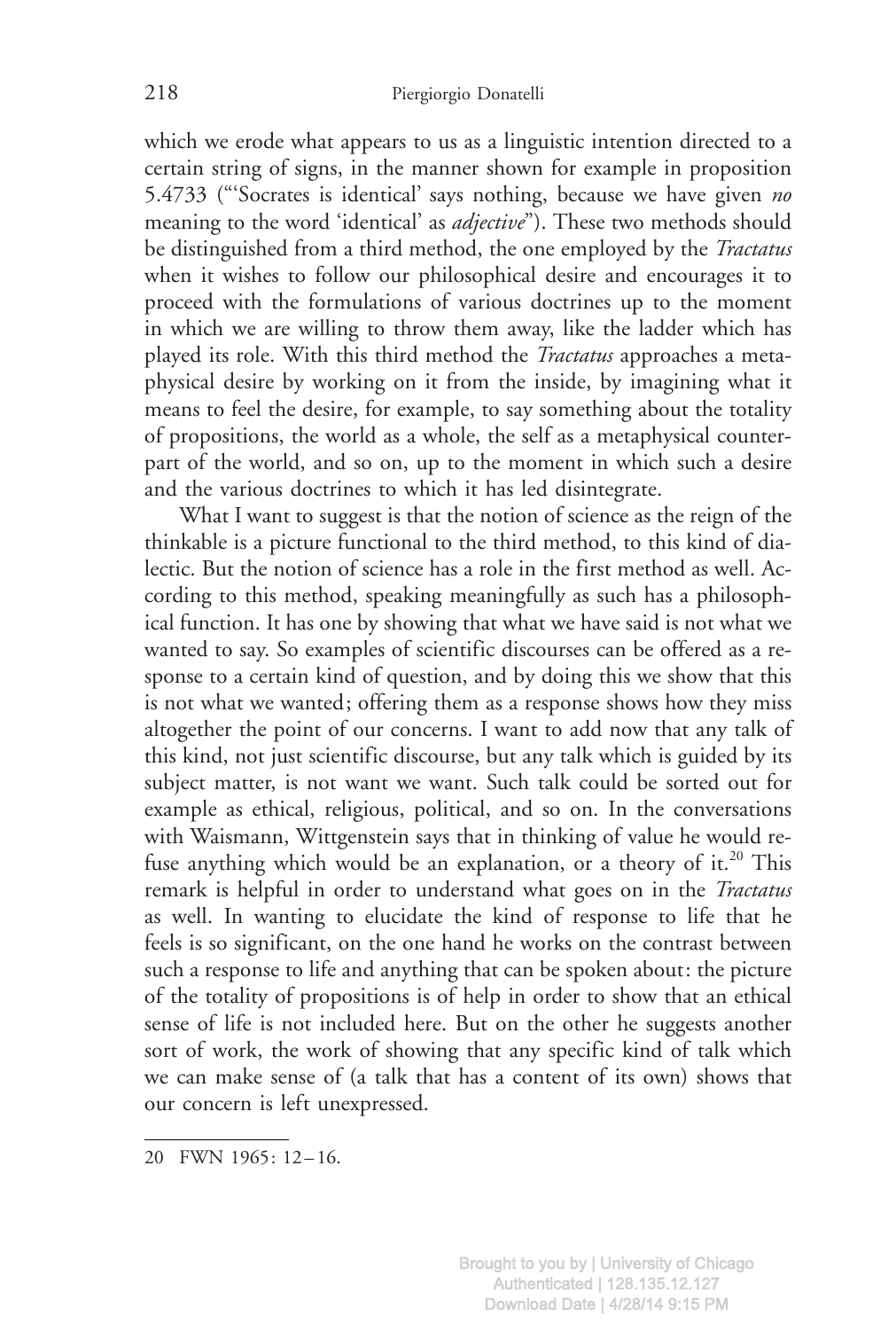In this sense I mentioned the conversations with Waismann where the point is that any talk presented as a theory, that is, any talk shaped by a departmentalized sense of things, would not do. Wittgenstein's worries in the *Tractatus*, as in the *Lecture on Ethics*, are mainly addressed to what he calls (in the Lecture), "the scientific way of looking" ("The truth is that the scientific way of looking at a fact is not the way to look at it as a mira $cle$ ").<sup>21</sup> But his worries are more generally addressed to any way of looking and responding to things that is shaped by a departmentalized interest, by a given theory, a given doctrine.

So I think that the kind of criticism which the *Tractatus* treats unfolds into a variety of different criticisms. A central contrast and a central preoccupation in the *Tractatus* is that with science: the sense that the scientific view of things exhausts the entire interest for things is a great source of preoccupation in the *Tractatus* as it is in his later work. The *Tractatus* develops this issue through its paradoxical character. Just the fact that science occupies the entire world (science as the picture of the whole of what can be said) shows the character of what is left out (in a style that Czesław Miłosz has attributed to Dostoyevsky, Shestov and others and which signals a specific form of the response in modernity to the scientific and Newtonian revolution in our worldview).<sup>22</sup> But this is not the only way we can develop the contrast made in the Tractatus between speaking about something and expressing an ethical view. Another way of establishing this contrast is that between an undepartmentalized responsiveness to things and a way of responding guided by a certain view, e. g., by a certain ethical or political view, or by a certain ideology. In this sense, science is one example of a number of talks that are shaped by a preconceived view, by what he calls, in the conversations with Waismann, a *theory*. A theory cannot capture the ethical, he says, and he adds that at the end of his *Lecture on Ethics* he had spoken in the first person: there is something very essential in this, he says. So his interest is for a personal responsiveness which is missed if we assume the attitude of theoreticians.

I said that the humanities offer an example of this kind of personal and undepartmentalized responsiveness to experience. We can argue that art, for example, in order to be enjoyed and appreciated requires an unguarded and undepartmentalized perspective, which brings a fully human response to what is portrayed and represented. I want to mention,

<sup>21</sup> LE 1993: 43.

<sup>22</sup> See Miłosz 1984.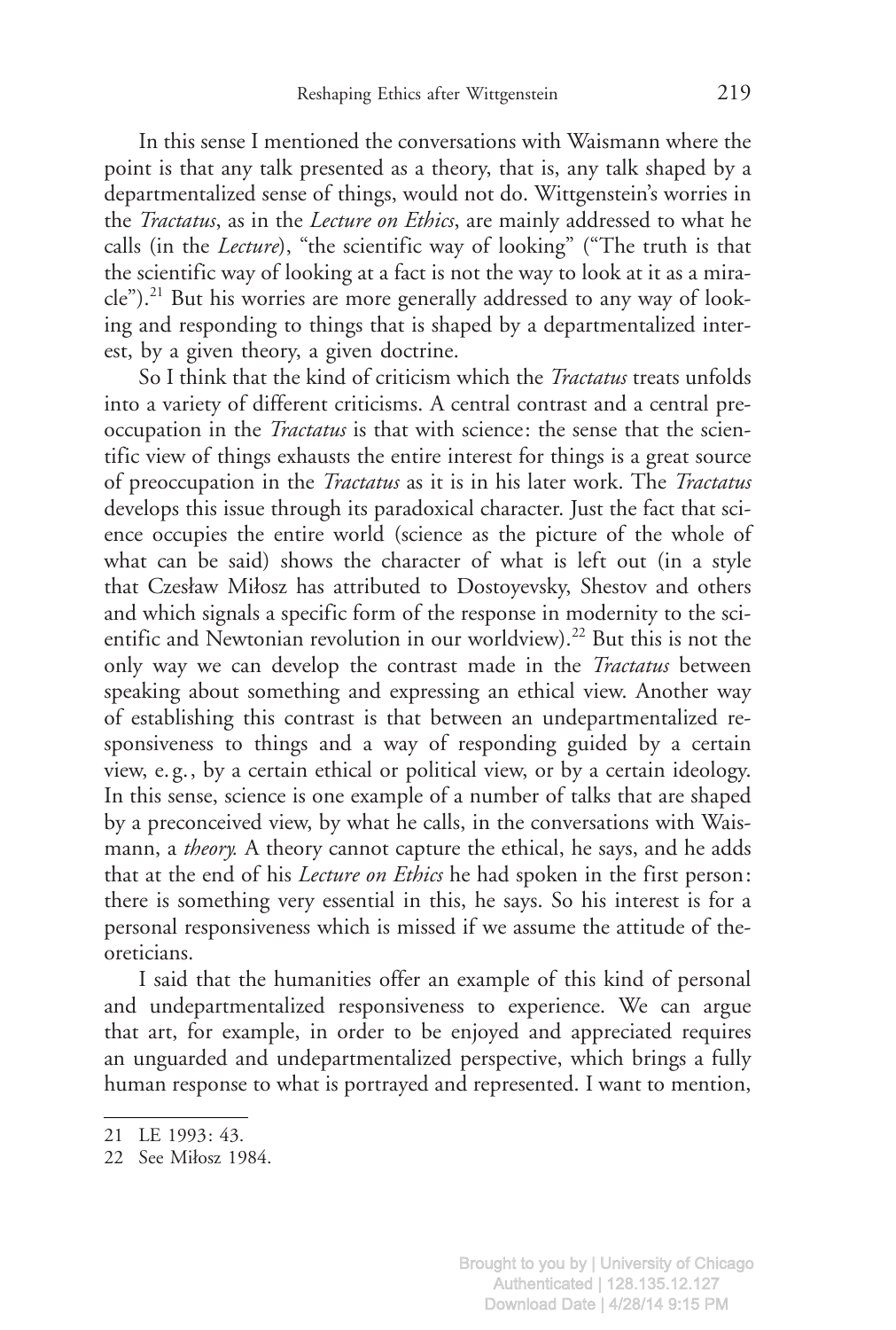in connection with this, one humanistic defense of film criticism offered by Robin Wood (in the context of a discussion of realism and ideology). He writes:

The richness of the work of Dickens and Hitchcock goes with their ideological helplessness: the stance outside their respective societies which alone would make possible a conscious ideological restructuring would automatically make *impossible the richness*, dependent as it is upon their role as entertainers within society, and upon a certain degree of trust of intuitive-emotional impulse. In art, one might argue, ideological awareness is bought at a terrible price. Admirable in some respect as one may find Godard's recent 'politicized films' – admirable in their rigour and astringency – one cannot but be aware of their relative thinness of texture, a thinness resulting from the necessity of total vigilance, every impulse, every idea, being ideologically scrutinized and 'vetted' before it can pass the censorship. The anti-Realist rigour of *Vent d'Est* is – and must be – above all a refusal to trust oneself, a refusal to make that surrender that Dickens and Hitchcock have made so freely.<sup>23</sup>

Robin Wood speaks here about a kind of writing and film making (but what he says also concerns the experience of the reader and the film viewer) which expresses a capacity to respond to things, to participate in the events in other people's lives, which is not guarded and restricted by a given doctrine of what is important, what has value, what needs to be communicated, but which surrenders to the richness of experience and brings in one's whole self. Ideology in this context is a way of distorting the awareness of the world on the basis of what we assume has significance, it is a way of limiting what we can learn from experience, how we can respond to it. Our response is limited by a doctrine; the world comes to us, as it were, not as a whole but departmentalized. What counts as experience is spelled out in advance in a theory, and so we are not really trusting ourselves. As Wood writes, we refuse to trust our personal capacity of response.

I think the *Tractatus* is also concerned with elaborating this kind of criticism against ideological views of things, a view of, and a response to, things where we are guided by a given doctrine, a given body of knowledge, and we do not trust ourselves, our full capacity of transformation and response. The author of the Tractatus relies on such a capacity, he does not rely on someone who has a certain stock of beliefs, on someone with a certain specialized view of things, from the point of view of science or of a given doctrine about society and ethics. He relies instead

<sup>23</sup> Wood 1976: 109 – 110.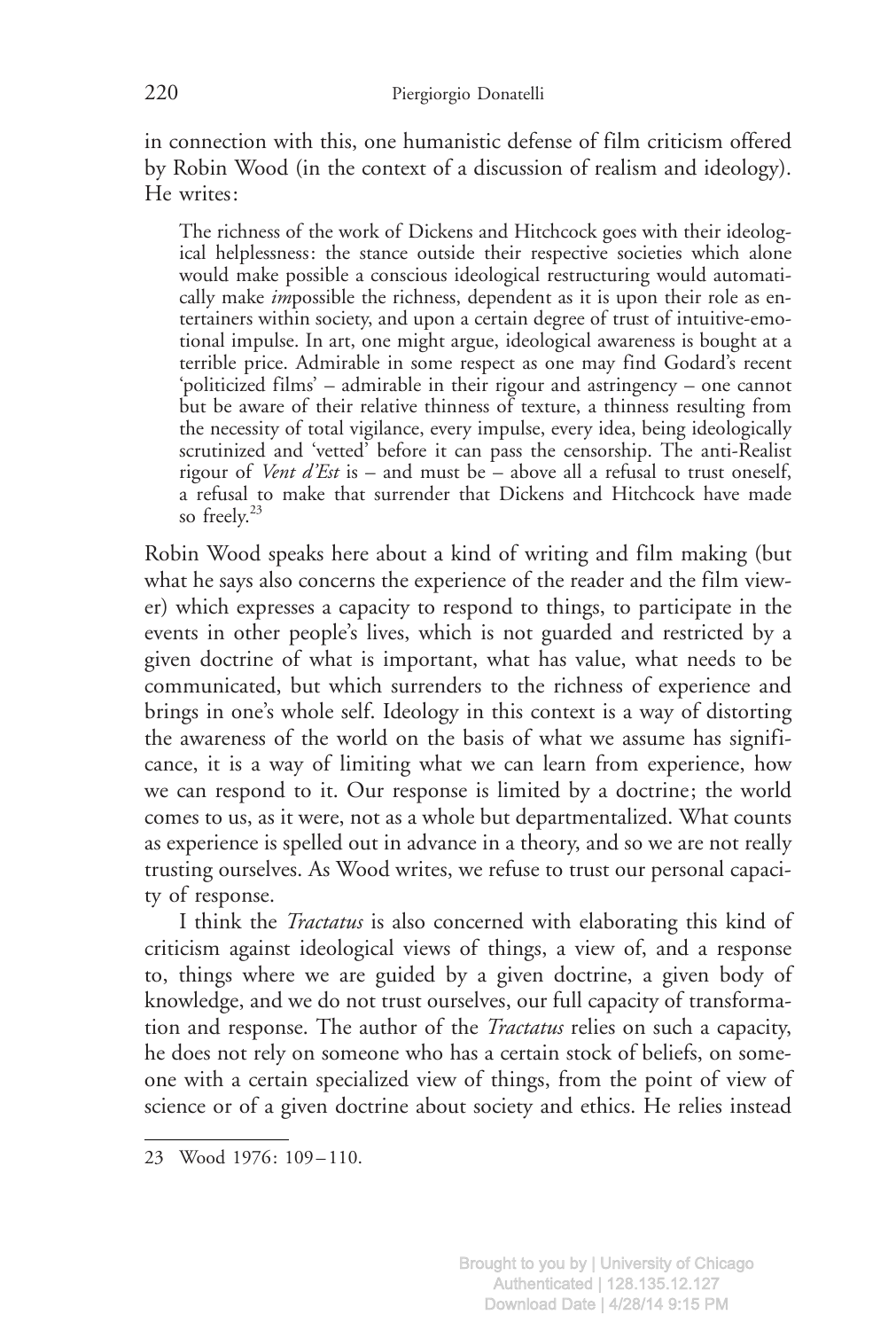on someone who has access to the full experience of language and therefore who can be brought through the various steps of the *Tractatus*. Conant has argued very convincingly about the fact that the *Tractatus* does not presuppose a theory of language, that its author relies on our linguistic capacities as human beings. He writes:

The *Tractatus* does not aim to show us that certain sequences of words possess an intrinsically flawed sense by persuading us of the truth of some theoretical account of where to locate 'the limits of sense'. […] The Tractatus seeks to bring its reader to the point where he can recognize sentences within the body of the work as nonsensical, not by means of a theory that legislates certain sentences out of the realm of sense, but rather by bringing more clearly into view for the reader the life with language he already leads – by harnessing the capacities for distinguishing sense from nonsense […] implicit in the everyday practical mastery of language that the reader already possesses.24

Such capacities belong to our fully human responsiveness to language and people and it is such responsiveness that the *Tractatus* addresses in wanting his book to have ethical significance. So Wittgenstein thinks that a view which conceives the methods of science as the only way of approaching the world leaves out a human capacity to respond to the world. As he writes in 6.372:

So people stop short at natural laws as at something unassailable, as did the ancients at God and Fate. And they both are right and wrong. But the ancients were clearer, in so far as they recognized one clear terminus, whereas the modern system makes it appear as though everything were explained.

And also he thinks, even though this is not clearly spelled out in the Tractatus, that any way of responding to the world under the vigilance of a doctrine (to use Robin Wood's expression), under the vigilance of a Lehre, leaves out as well our human capacity to respond fully to circumstances – and this is what makes life problematic to us and which opens the dimension of concerns that the *Tractatus* wishes to address.

<sup>24</sup> Conant 2002b: 423 – 424.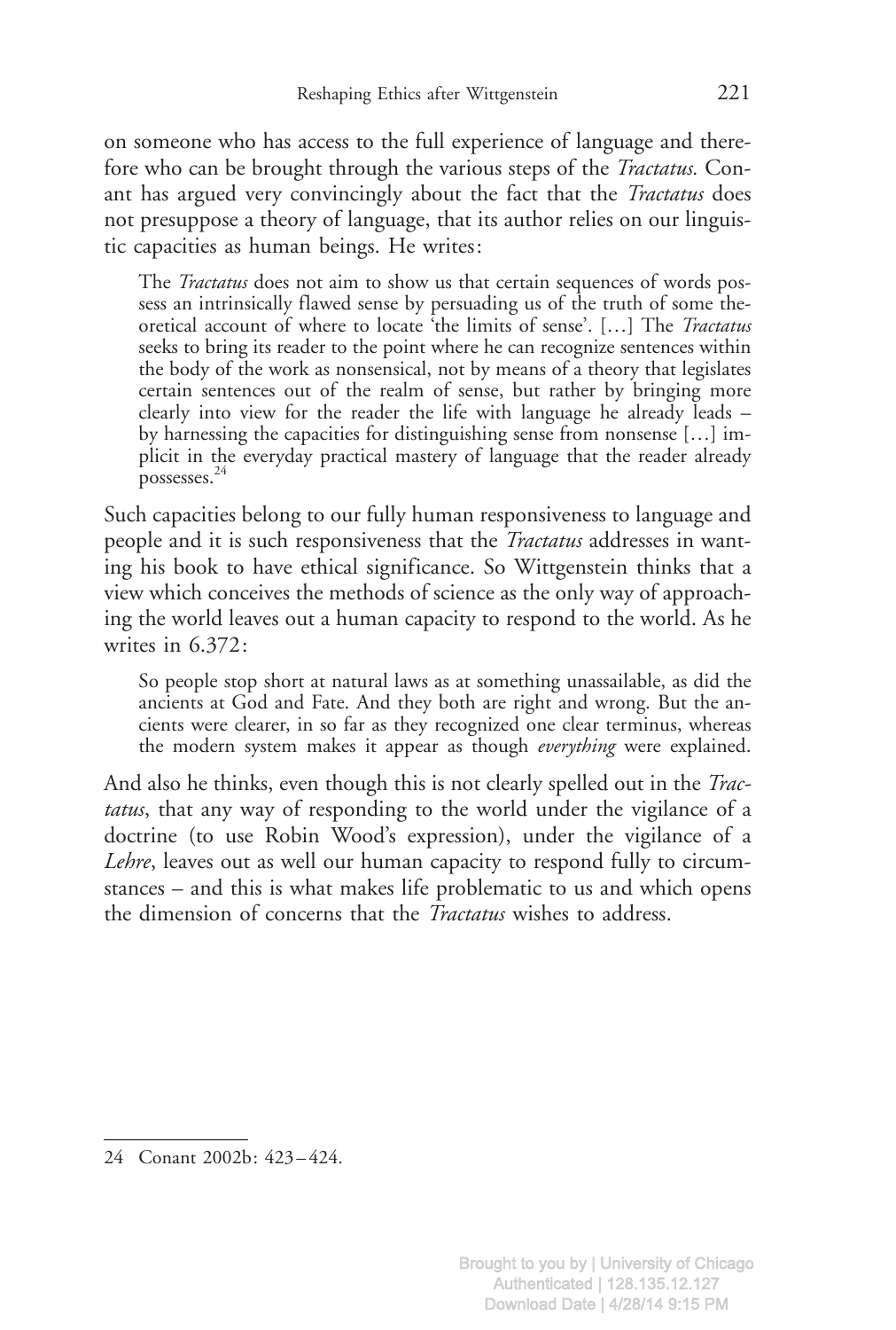5.

I have sketched various ways in which we can work on the connection between the Tractatus and ethics. I want to refer now to a different sort of approach which takes its point of departure from the later Wittgenstein.

I will introduce the issue first by illustrating a way of elaborating the contrast between what we can learn from the Lecture on Ethics and what we can learn from the later Wittgenstein offered by Roy Holland. In "Is Goodness a Mystery ?", Holland writes that the absolute sense of value introduced in the Lecture and in the conversations with Waismann can be usefully contrasted with ways of elucidating value which bring in the role of explanation. Explanation can take different directions. Holland mentions Aristotle and Hume as two different examples. In the first case explanation takes the form of tying value to the explanation of the goals of living; in the second case it takes the form of approval as an activity backed up by criteria which are also explained against the background of a certain society. Holland calls these kinds of arguments "life-form arguments". According to them, "value is whatever the way of life makes it".<sup>25</sup> In life-form arguments value is explained "against a background of arrangements composed of a nexus of natural and institutional needs".<sup>26</sup> Whereas the kind of value which Wittgenstein in the Lecture calls absolute cannot be so explained. Holland writes:

I should myself agree that it is often possible to mention separately certain elements or considerations the presence of which in combination has led to the placing of an absolute value upon some action for good or ill. For instance I might say, in the case of a deed that has struck me as wonderful, that it was not only the courage but even more the magnanimity of it; or in the case of another action I might say that there was an element of duplicity and also of meanness alongside the brutality. In speaking thus I should be substituting more specific terms of evaluation for the unspecific term with which perhaps I had begun. What I should be doing here would be distinguishing and characterizing certain forms or typical faces of good and evil. But I should not be making plain what makes them forms of good and evil, nor should I be offering any explanation of the nature of that of which these forms are forms – I should not be explaining this however much detail I were able to go into. $27$ 

- 26 Holland 1980: 102 103.
- 27 Holland 1980: 95.

<sup>25</sup> Holland 1980: 102.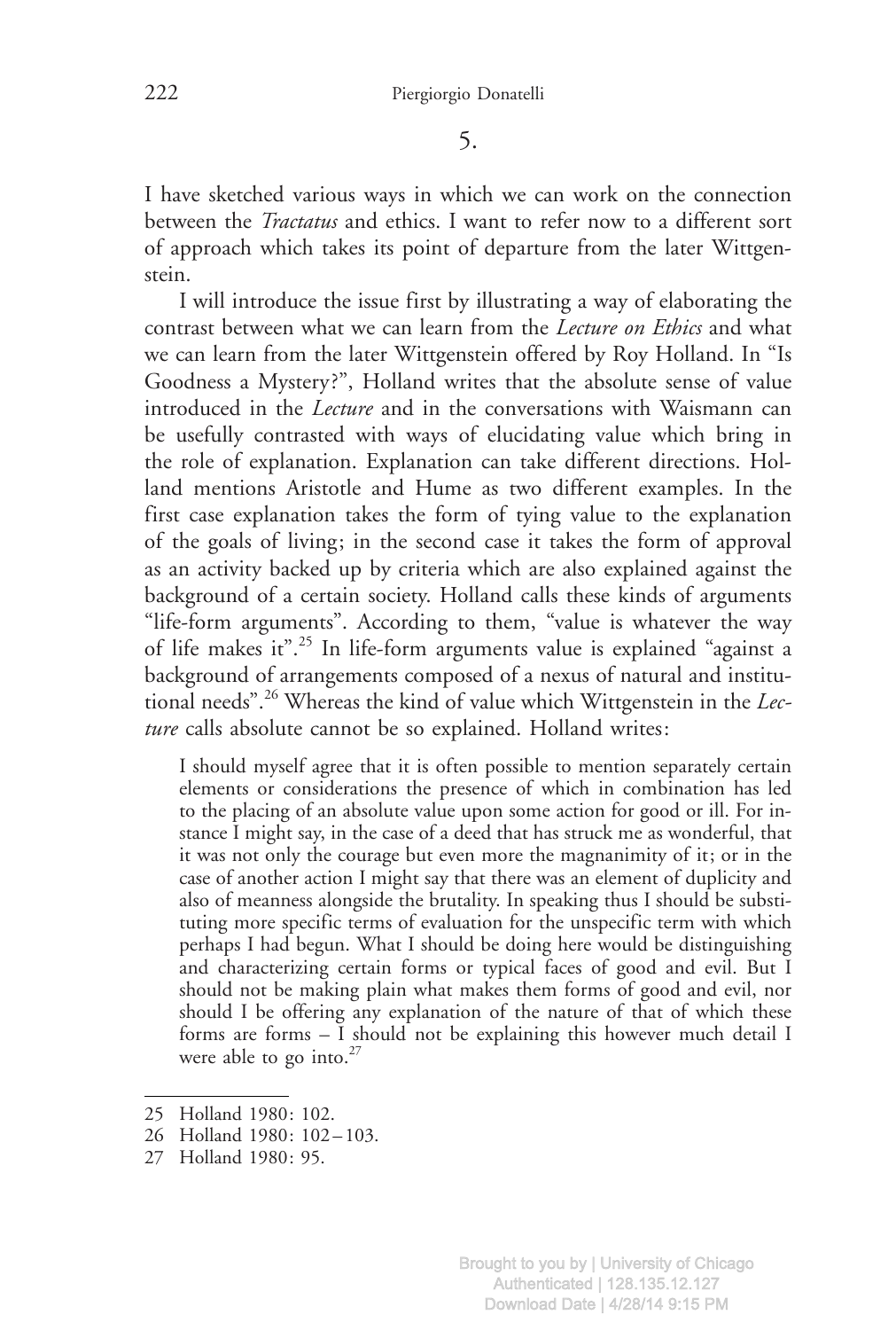I can give more descriptions of what I am seeing, of how I am reacting, but I am not giving any explanation of why such descriptions strike me as they do; I do not explain value in terms of something else, whereas this is what life-form arguments aim to do. Different as they are,

all versions boil down in the end to the position that placing absolute value upon something  $-$  [...] being struck by the absolute value of something  $-$  is the same as favouring it or otherwise supporting it (registering a choice, influencing someone in respect of it, and so on), against a background of arrangements composed of a nexus of natural and institutional needs.<sup>28</sup>

One such version mentioned by Holland is that advanced by Elizabeth Anscombe. With Anscombe, Holland writes, Hume's scientism and atomism are gone. Anscombe rethinks deeply what a fact is and as a consequence she can argue that value can be placed in reality, among facts, if we don't take facts to be, as Holland writes, "all equally flat".<sup>29</sup> Holland writes that, on Anscombe's view,

the Humean inner centre of personal approval has now been externalized and expanded into a syndrome of shared proceedings in which actions have their institutionally chartered consequences and elicit institutionally appropriate reactions; so that the chains are formed and patterns of carrying on to which sense and a certain necessity attach. The sense and necessity are conceptual but the agents do not always conform – they do not always do as they should. […] He may fail for accidental reasons or otherwise, but anyway it is no accident that what he should do is what it is. And not altogether dissimilarly, what you should do and what it is reprehensible of you to do after you have received your groceries, is non-accidentally what *it* is, given an appropriate background of life ways.<sup>30</sup>

Holland concludes that the way Wittgenstein speaks about value in the Lecture (and in the Tractatus we can also argue) is entirely opposed to this. To take up Holland's example, if we are going to speak, say, of the value of truthfulness, life-form arguments would conclude

that it is impossible to conceive of a human life in which truthfulness would not be generally regarded as a virtue. $31$ 

But in this way we attach truthfulness to the world, to the "modicum of truth"32 needed in order for society to flourish and we don't capture the

- 31 Holland 1980: 106-107.
- 32 Holland 1980: 107.

<sup>28</sup> Holland 1980: 102-103.

<sup>29</sup> Holland 1980: 105.

<sup>30</sup> Holland 1980: 106.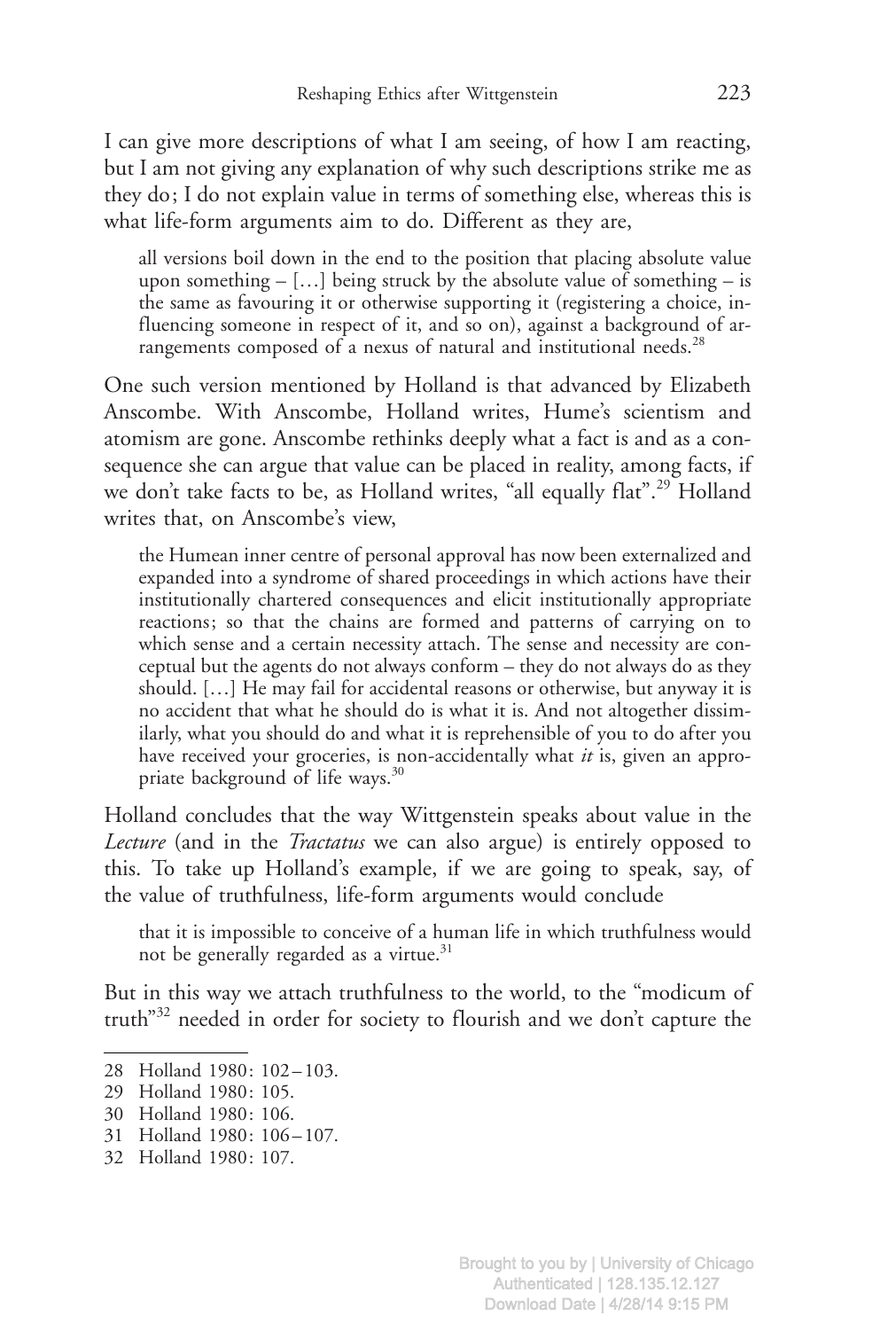sense in which truthfulness is a value that cannot be measured against the needs of society; we transform truthfulness into a relative value and lose its absolute character.

Holland's views are very interesting as a comment on the *Lecture* (and also on the Tractatus, though he doesn't speak of it), but they are also interesting for what he says about life-form arguments. We might want to start saying for example that a version of a life-form argument, such as Anscombe's, may be taken as a way of learning from the later Wittgenstein, a way of picking up from Wittgenstein's lesson in order to criticize a significant line in analytic ethics. We may actually wish to argue that an entire family of views can be grouped together under both such features: they are life-form arguments of the very general sort described by Holland and they want to learn and inherit from Wittgenstein. I'd like to mention here the views held by authors such as Anscombe, Iris Murdoch, Stanley Cavell and Cora Diamond. They criticize, in very different ways, a significant line in modern and contemporary moral philosophy which has depicted moral thought as the operation of a few concepts cut off from the life form where they have a place. Such authors have wanted to learn from the later Wittgenstein how to investigate the "life with our concepts", to use Diamond's nice phrase.<sup>33</sup> In order to do this they argue that we need to investigate the framework which makes a certain moral thought what it is, liberating us from the impression that there is something like a notion of obligation, say, or a notion of choice and criteria of rightness set free from the larger structure of a conceptual framework<sup>34</sup>

How are these approaches related to the approaches that I connected to the *Tractatus?* Are these two departing ways of picking up from Wittgenstein and of learning from his lesson ? Holland's point is that in order to explore the approach suggested by the Lecture on Ethics we can profit from the contrast that it establishes with life-form arguments. Yet I have suggested that life-form arguments of the general sort envisaged by Holland are arguments shaped by Wittgenstein's lesson: by the later Wittgenstein's views in the first instance. So if we put together Holland's views about the contrast between the understanding of ethics in the Lecture (and in the Tractatus, I add) and life-form arguments, and my suggestion that life-form arguments of the sort treated by Holland are a way of

<sup>33</sup> See Diamond 1988.

<sup>34</sup> I have commented on this tradition of thought in many places, among which in Donatelli 2012.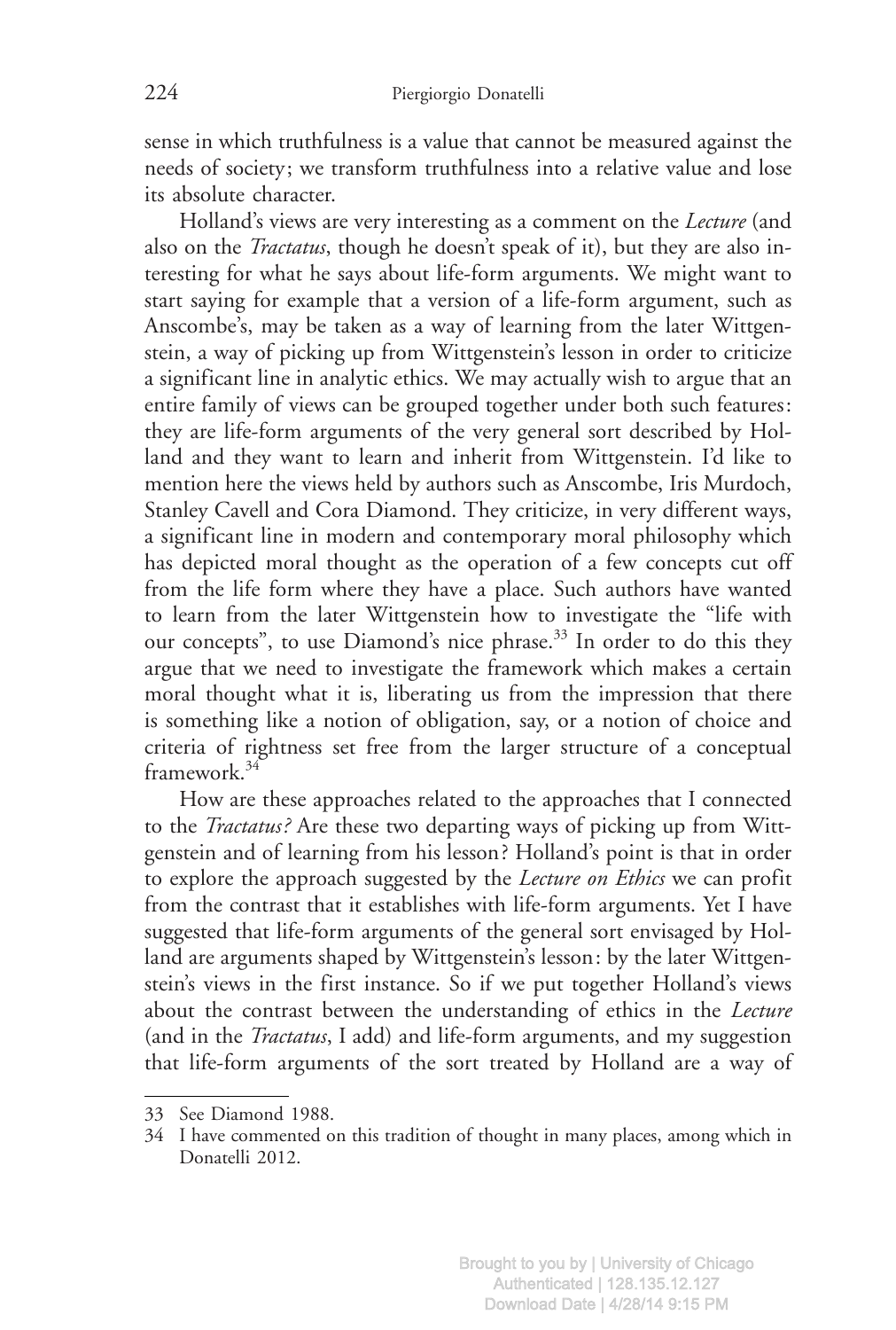learning from Wittgenstein, there is a problem about working out from Wittgenstein's philosophy such incompatible views about ethics, which is also a problem about Wittgenstein's philosophy in the first place.<sup>35</sup> I will not discuss this here, but I will suggest a way of connecting what I have called with Holland life-form arguments and the sort of interest for ethics shaped by the *Tractatus* and its preoccupations.

In my view, we should appreciate the independent contribution to ethics offered by the two approaches, but we should also be able to see how they allow for the possibility of their being related in various ways. The possibility of establishing a connection is tied to the problem of what we do philosophically by working out a life-form argument, that is by furnishing the larger framework of moral thought. I think we can see how to draw connections between the two approaches in authors such as Murdoch, Cavell and Diamond. The connection is more difficult to make in Anscombe and I would want to argue that there are moments in her views where we can see how such a connection cannot be made at all.

As I said, the connection may be, or may not be, drawn according to the way in which we understand the task of investigating the framework of our concepts. In Anscombe's work we have roughly this picture: we do the conceptual work first and then we do ethics.<sup>36</sup> Now this is the kind of argument that Holland identifies as a life-form argument and that he sees as incompatible with Wittgenstein's sense of absolute value. But there is a different way of conceiving a life-form argument according to which doing the conceptual work (furnishing the framework that is lacking, where the moral considerations have a place) is an ethical achievement. This is Murdoch's picture for example. She connects her view of conceptual work, work on language, work which recovers the framework of our concepts, with personal transformation in a way which seems to be hospitable to the family of approaches I connected to the Tractatus.

<sup>35</sup> The idea of incompatibility here goes well together with a view about the development of Wittgenstein's philosophy, according to which his later views don't leave room for what the *Tractatus* does with the notion of ethics. See e.g. Rhees 1990. See on this Donatelli 1998: 142-147.

<sup>36</sup> See Anscombe 1981.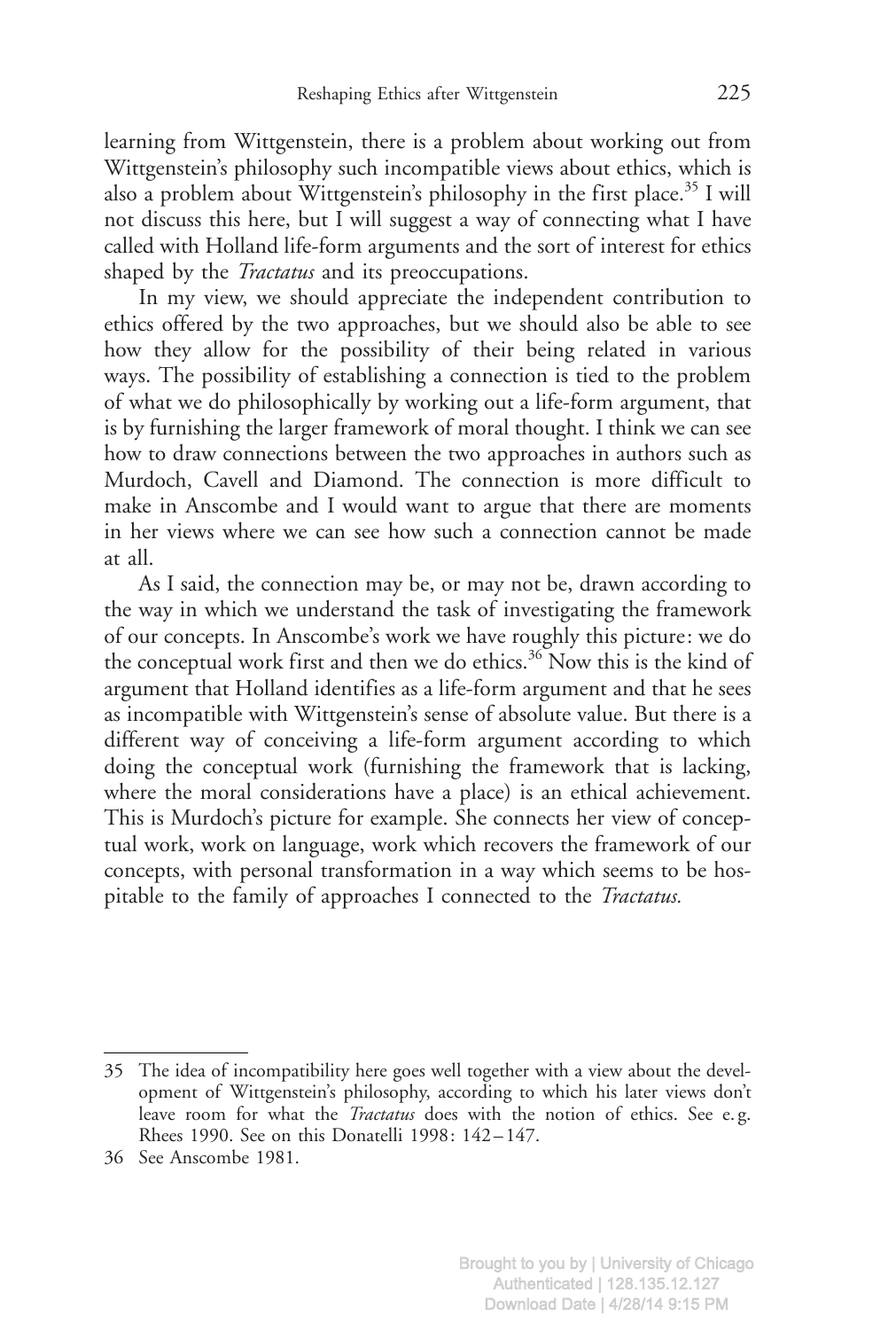6.

I will describe sketchily how we may read Murdoch's views as an indication of how to draw a connection between the two approaches, but I won't show how Murdoch's views are tied to Wittgenstein's later philosophy.<sup>37</sup>

In her essay "Metaphysics and Ethics", Murdoch elaborates an approach to ethics that she finds to be neglected in a significant line in modern and contemporary philosophy in her time (for example in authors such as R.M. Hare).<sup>38</sup> She goes back to what she calls the linguistic method in philosophy and to Wittgenstein's lesson which she finds was taken in the wrong direction, with a fascination for a few words like 'good' and 'right' and a lack of interest for the whole framework which makes language something alive for us. As she writes later in "The Idea of Perfection":

The living and radical nature of language is something which we forget at our peril.<sup>39</sup>

The linguistic method in philosophy properly conceived allows us precisely to examine the various "conceptual or metaphysical frameworks within which morality may be placed".<sup>40</sup> She writes:

Philosophers have usually tended to seek for universal formulae. But the linguistic method, if we take it seriously, is by its nature opposed to this search. Logic, whatever that may be determined to be, has its own universality; but when we leave the domain of the purely logical we come into the cloudy and shifting domain of the concepts which men live by – and these are subject to historical change.<sup>41</sup>

So she can argue that:

Moral differences can be differences of concept as well as differences of choice. A moral change shows in our vocabulary. How we see and describe the world is morals too – and the relation of this to our conduct may be complicated.<sup>42</sup>

<sup>37</sup> For a larger treatment, see Donatelli 2010: 89 – 117.

<sup>38</sup> Murdoch 1998a.

<sup>39</sup> Murdoch 1998b: 326.

<sup>40</sup> Murdoch 1998a: 68.

<sup>41</sup> Murdoch 1998a: 74 – 75.

<sup>42</sup> Murdoch 1998a: 72 – 73.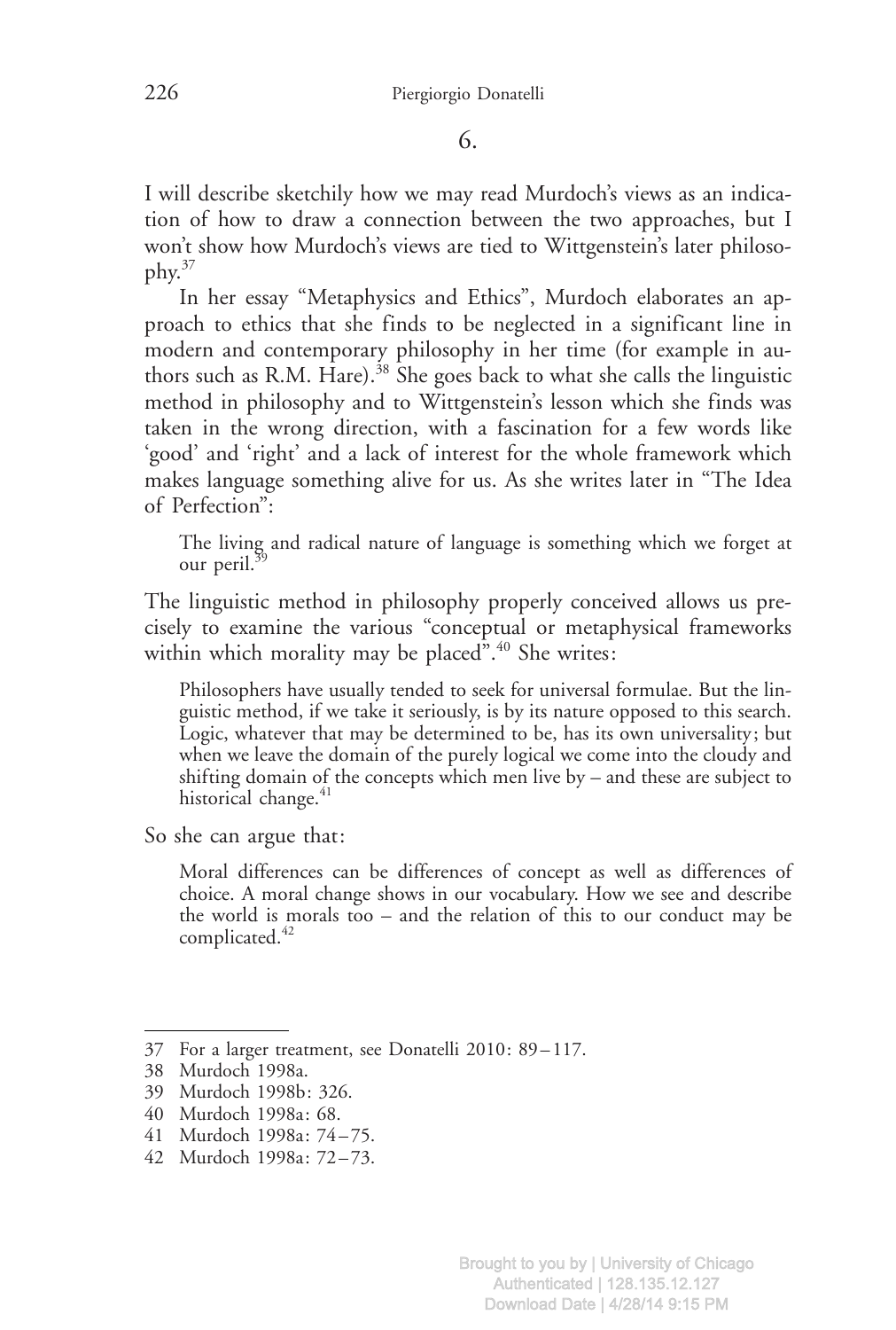Moral differences are conceptual differences, in the sense that they refer to differences in the concepts which shape our lives: in which some concepts are significant and others are less so, and certain others have no place at all. This in turn is tied to what is alive in a certain time and place and to what is alive personally for someone. For example, the moral thought about procreation lies within the reflective resources that are available to us as we deepen and work our way into the conceptual dimension of what it is to give life to children, of what it is to be a woman, what is pregnancy and so on, and as we bring such concepts into contact with other concepts, such as for example responsibility and chance. Reflective resources in moral thought are internal to such conceptual dimensions. We can follow Murdoch in this manner and rethink ethical reflection as conceptual work which makes sense against a background of human activity as shown in the concepts which shape our lives. Murdoch's view of what moral thought is may be taken as an example of the general notion of life-form argument introduced by Holland; and it is one which would follow Wittgenstein in wanting to investigate the forms of life which make our thoughts and preoccupations bear all the weight they carry for us (to use an expression from Cavell's).  $43$ 

How is this interest in the larger conceptual framework related to the idea which Holland finds radically opposed to it, that of absolute value ? There are various arguments running through Murdoch's writings which can be usefully connected to the issue here. I mention one argument that is found in the essays collected in her book The Sovereignty of Good. We find a similar kind of argument in Cavell's The Claim of Reason and something echoing it is present in some of Bernard Williams's papers collected in Philosophy as a Humanistic Discipline.<sup>44</sup>

Language, Murdoch holds, in itself public and shared, is also a personal matter. The rich sources of language, which we may forget if we only attend to certain public or scientific uses of it, are given by contexts of use characterized by both history and personality. She writes:

That words are not timeless, that word-utterances are historical occasions, has been noted by some philosophers for some purposes […] but the full implication of this fact, with its consequences for the would-be timeless image of reason, have not, in our modern philosophy, been fully drawn.<sup>45</sup>

45 Murdoch 1998b: 324 – 325.

<sup>43</sup> Cavell 1979: 173.

<sup>44</sup> On these connections see Donatelli 2011.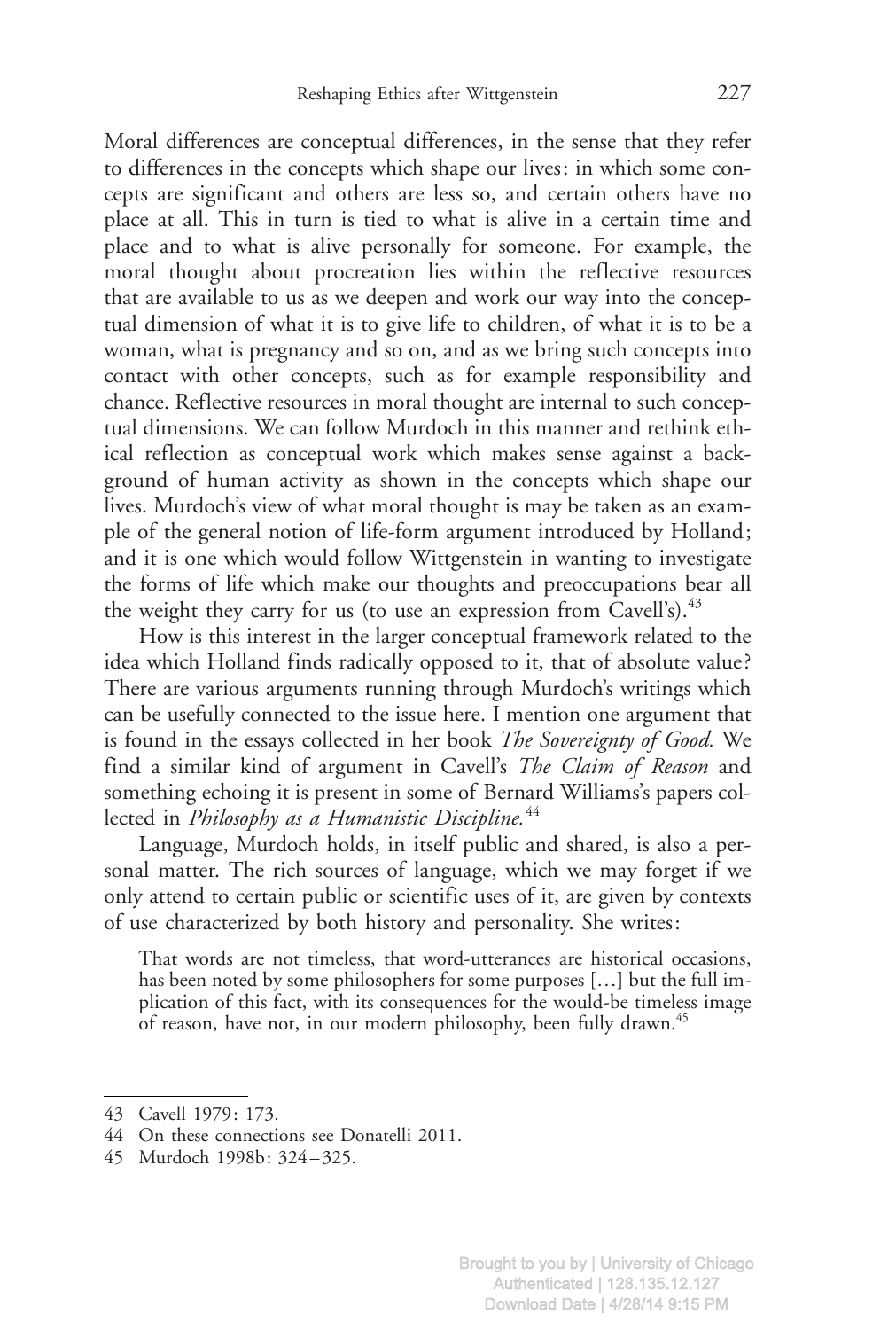One consequence she draws from this is that the use of words is a human activity made by particular individuals in specific contexts. Concepts are brought within the self and they undergo a deepening process which weave them into the quality of one's perception and one's responsiveness to things. As she writes:

an individual is making a specialised personal use of a concept. Of course he derives this concept initially from the surroundings; but he takes it away into his privacy.

This activity, she argues, puts into question the existence of "the impersonal world of language".<sup>46</sup> Thus she can hold that "except at a very simple and conventional level of communication there is no such ordinary world",<sup>47</sup> because our hold on external reality and on a public and shared world, which is also the world of language, the shared forms of our living together, is always the result of personal energy and effort.

The idea of 'objective reality', for instance, undergoes important modifications when it is to be understood, not in relation to 'the world described by science', but in relation to the progressing life of a person.<sup>48</sup>

In Murdoch's view, the work of establishing the conceptual connections which articulate a life form – for example the kind of connections Anscombe was interested in drawing as part of the conceptual work which she thought was needed in order to then get into the proper work of ethics –, such work is to be seen as the result of effort and personal transformation. In her view, moral reflection conceived as conceptual reflection, that is, as the laying out of the frameworks where our moral concerns have a life, requires the notion of the "progressing individual". In such a perspective the notion of choice changes dramatically:

I can only choose within the world that I can see, in the moral sense of 'see' which implies that clear vision is a result of moral imagination and moral effort. […] The moral life, on this view, is something that goes on continually, not something that is switched off in between the occurrence of explicit moral choices.<sup>49</sup>

In this light, conceptual reflection is properly moral work, it cannot be conceived as work done independently from the kind of personal effort which corresponds to a change in our world:

<sup>46</sup> Murdoch 1998b: 319.

<sup>47</sup> Murdoch 1998b: 326.

<sup>48</sup> Murdoch 1998b: 320.

<sup>49</sup> Murdoch 1998b: 329.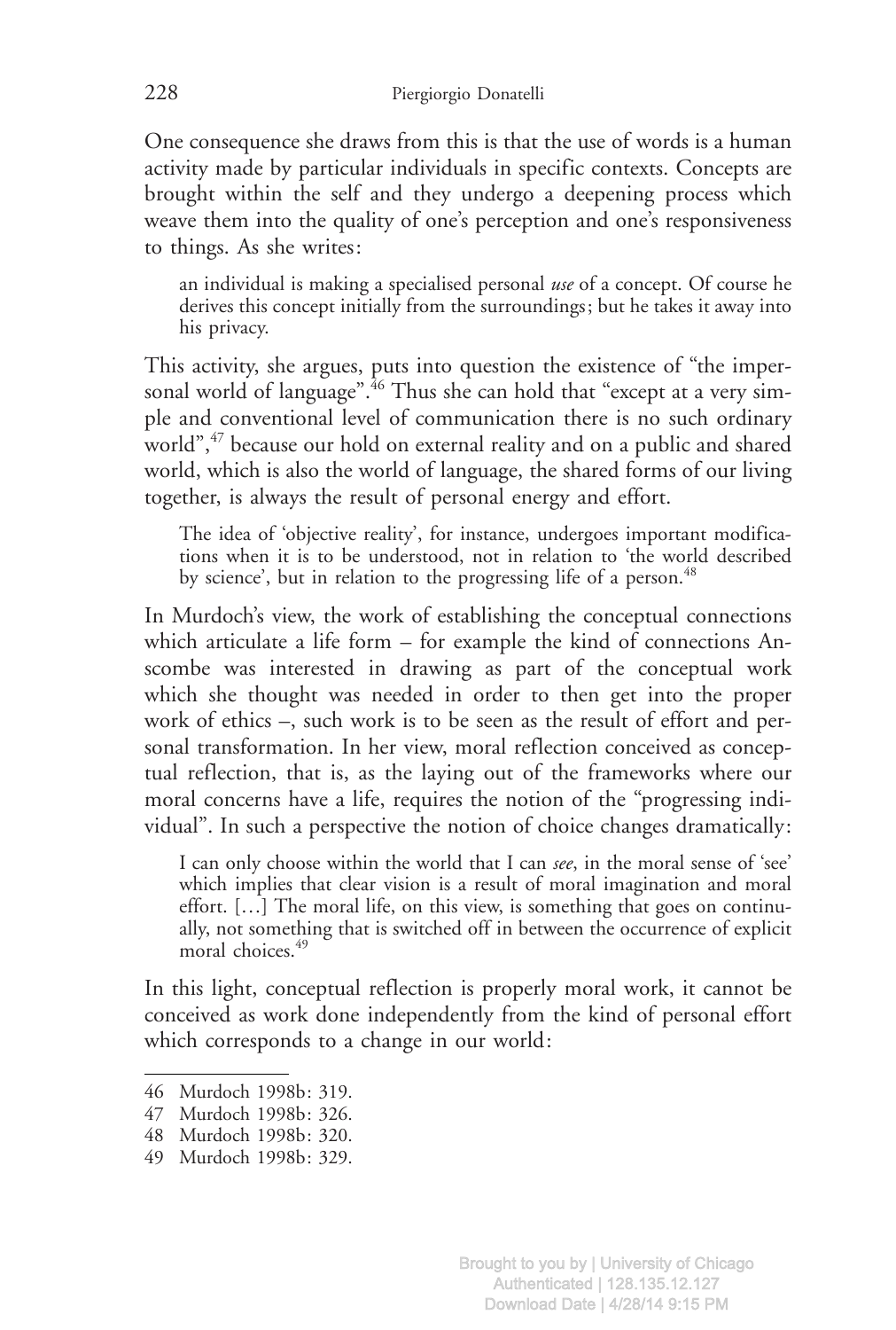Moral concepts do not move about *within* a hard world set up by science and logic. They set up, for different purposes, a different world.<sup>50</sup>

I have briefly sketched Murdoch's arguments in order to suggest that, if we follow this line of thinking in ethics, we won't try to do what Holland sees that life-form arguments (e. g. Anscombe's) wish to do. Holland argues that life-form arguments attach ethics to the world in the following way: they attach it to something that stands by itself, divorced from our fully human and personal contribution. He sees this approach as standing in contrast with what Wittgenstein does with absolute value in the Lecture. But if we follow Murdoch we may envisage a different way of laying out a life-form argument. There is a background which gives life to our concepts, but in Murdoch's view the elucidation of such a background does not consist in the individuation of something which grounds our conceptual capacities in a way in which such ground, as it were, does the work by itself. The work of establishing the life of words is a personal achievement, it is a way in which we regain the world for ourselves. The search for conceptual connections which shape our life forms is not the search for features that we can lay down independently from ethical thinking itself. And such ethical thinking is tied to personal effort and personal transformation. There isn't something like the justification of our moral responses through the appeal to conceptual facts that are available in other terms than those exemplified by our personal and moral responses themselves.

Exploring the nature of this effort and of this personal transformation requires a notion of experience and responsiveness to life which is exemplified by the humanities. Murdoch writes:

There is only one culture, of which science, so interesting and so dangerous, is now an important part. But the most essential and fundamental aspect of culture is the study of literature, since this is an education in how to picture and understand human situations. We are men and we are moral agents before we are scientists, and the place of science in human life must be discussed in *words*.<sup>51</sup>

I take this to be the kind of interest for the human concern for life, the undepartmentalized concern for human beings and the world which the Tractatus, at the same time, appeals to and wishes to recover for us. Murdoch shows how the investigation of the forms taken by human life is the

<sup>50</sup> Murdoch 1998b: 321.

<sup>51</sup> Murdoch 1998b: 326.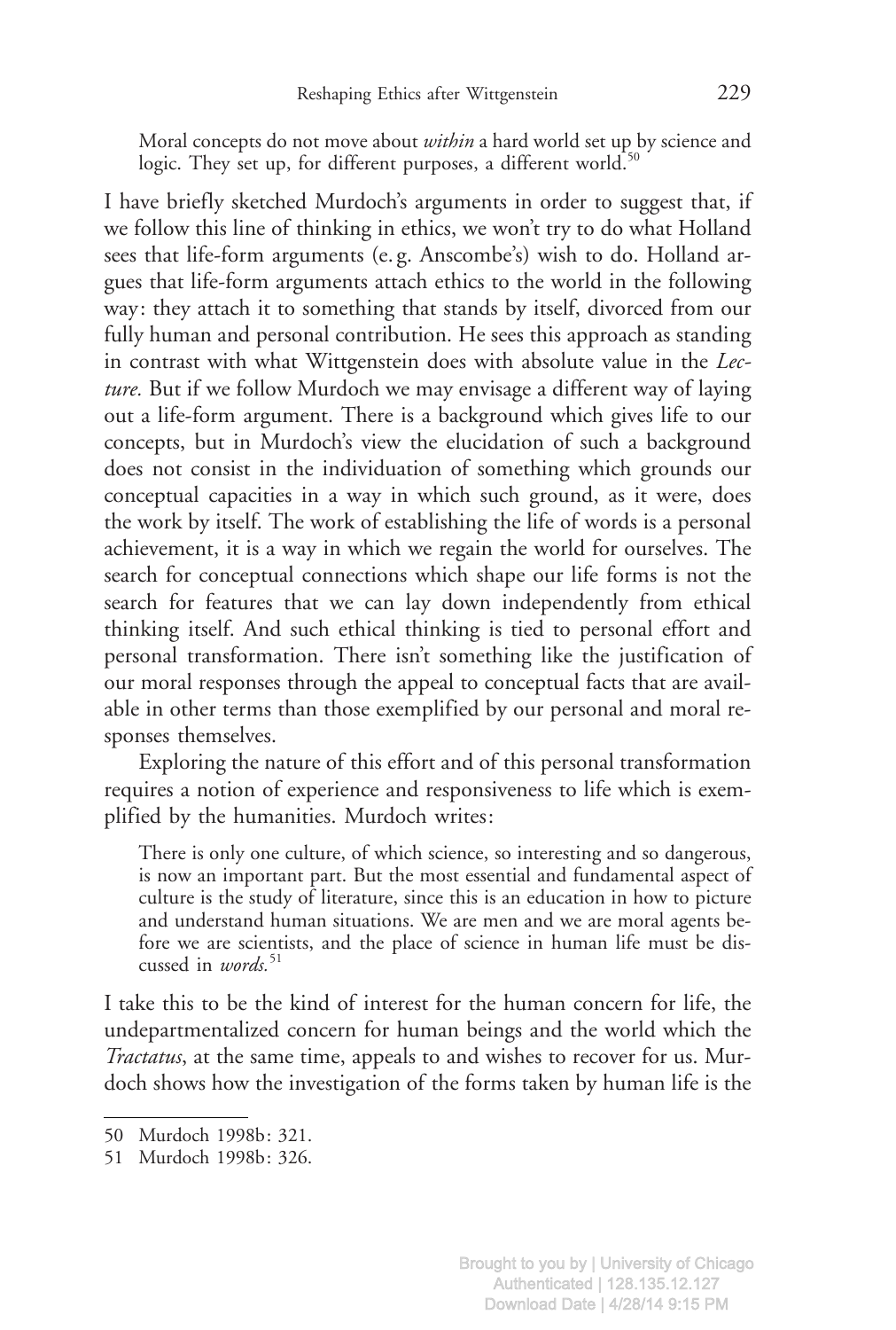investigation of such a human interest. Therefore, we see here a connection between the two approaches that I introduced as independent ways of learning from Wittgenstein. There is one understanding of the work of investigation of the frameworks of our concepts, their life forms – something that Wittgenstein teaches us to do in various ways in his later work –, which requires a sensibility to language and the world that – according to one reading of the book – is also the main concern of the Tractatus.

## Bibliography

- Anscombe, G.E.M.: Modern Moral Philosophy, in G.E.M. Anscombe, Ethics, Religion and Politics. Collected Philosophical Papers III, Oxford 1981.
- Cavell, Stanley: The Claim of Reason. Wittgenstein, Skepticism, Morality, and Tragedy, Oxford 1979.
- Conant, James: On Going the Bloody Hard Way in Philosophy, in: John Whittaker (ed.), The Possibilities of Sense, New York 2002a.
- –: The Method of the Tractatus, in: Erich H. Reck (ed.), From Frege to Wittgenstein. Perspectives on Early Analytic Philosophy, Oxford 2002b.
- –: What 'Ethics' in the Tractatus is Not, in: D. Z. Phillips and Mario von der Ruhr (eds.), Religion and Wittgenstein's Legacy, Aldershot 2005.
- and Diamond, Cora: Rileggere Wittgenstein, Piergiorgio Donatelli (ed.), Roma, 2010.
- Diamond, Cora: Ethics, Imagination and the Method of Wittgenstein's Tractatus, in: Alice Crary and Rupert Read (eds.), The New Wittgenstein, London 2000.
- $-$ : Losing Your Concepts, in *Ethics*, 98, 1988.
- –: The Tractatus and the Limits of Sense, in: Oskaari Kuusela and Marie McGinn (eds.), The Oxford Handbook of Wittgenstein, Oxford 2011.
- –: Wittgenstein, Mathematics and Ethics: Resisting the Attractions of Realism, in: Hans Sluga and David G. Stern (eds.), The Cambridge Companion to Wittgenstein, Cambridge 1996.
- Donatelli, Piergiorgio: Iris Murdoch: concepts et perfectionnisme moral, in: Sandra Laugier (ed.), La voix et la vertu. Varietés du perfectionnisme moral, Paris 2010.
- $-$ : La vie des mots. Cavell et un nouveau départ pour l'éthique, in: Revue Internationale de Philosophie, 65, 2011, n. 256.
- –: La vita umana in prima persona, Roma-Bari 2012.
- –: Wittgenstein e l'etica, Roma-Bari 1998.
- Holland, R.F.: Is Goodness a Mystery ?, in R.F. Holland, Against Empiricism. On Education, Epistemology and Value, Oxford 1980.
- Miłosz, Czesław: The Lando of Ulro, New York 1984.
- Murdoch, Iris: Metaphysics and Ethics, in: Iris Murdoch, Existentialists and Mystics, Harmondsworth 1998a.

Brought to you by | University of Chicago Authenticated | 128.135.12.127 Download Date | 4/28/14 9:15 PM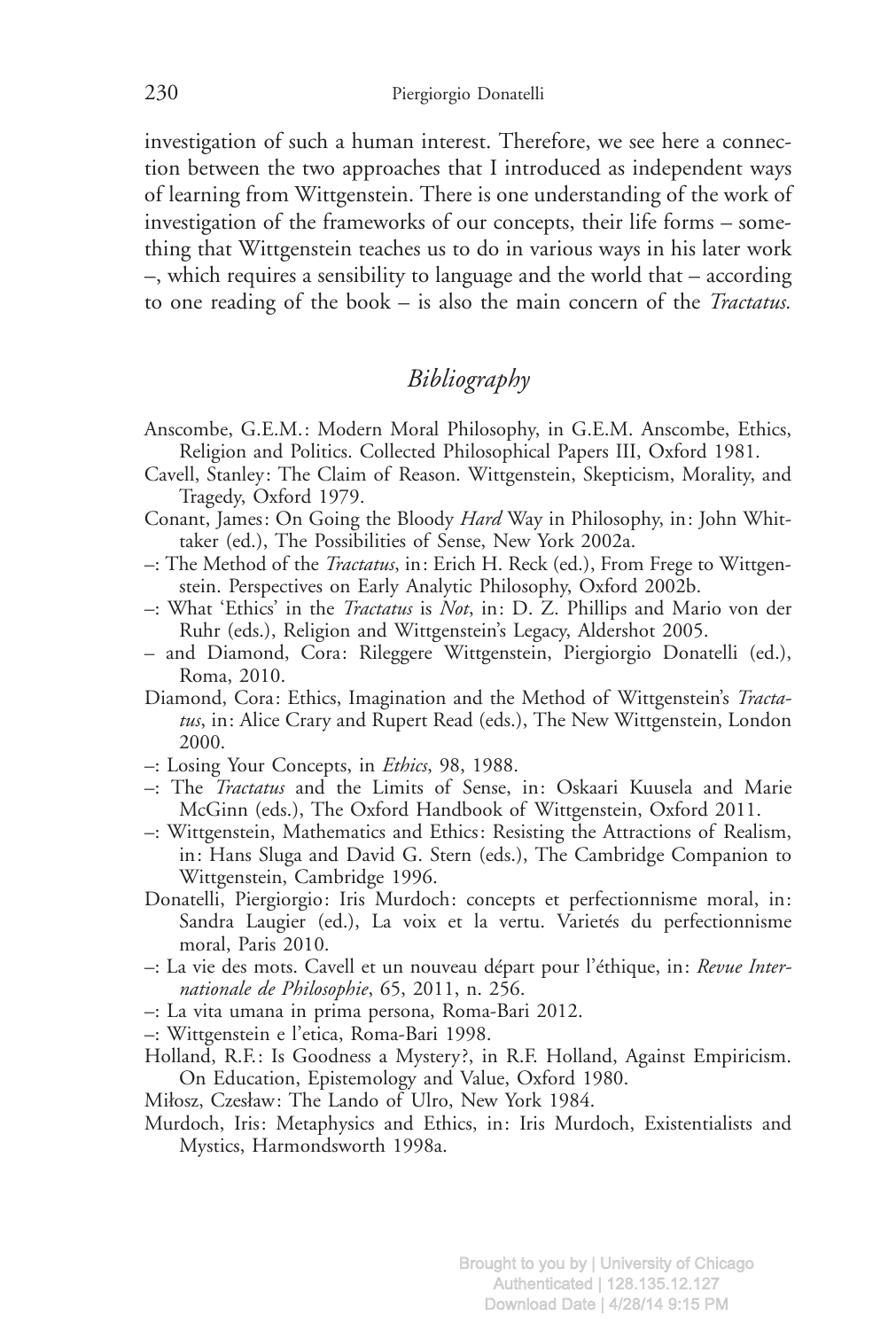- –: The Idea of Perfection, in Iris Murdoch, Existentialists and Mystics, Harmondsworth 1998b.
- Rhees, Rush: The Philosophy of Wittgenstein, in: Rush Rhees: Discussions of Wittgenstein, London 1970.
- –: Ethical Reward and Punishment, in: Raimond Gaita (ed.), Value and Understanding. Essays for Peter Winch, London 1990.
- Williams, Bernard: What Might Philosophy Become ?, in: Bernard Williams, Philosophy as a Humanistic Discipline, A.W. Moore (ed.), Princeton 2006.
- Wood, Robin: Personal Views. Revised Edition, Detroit 1976.